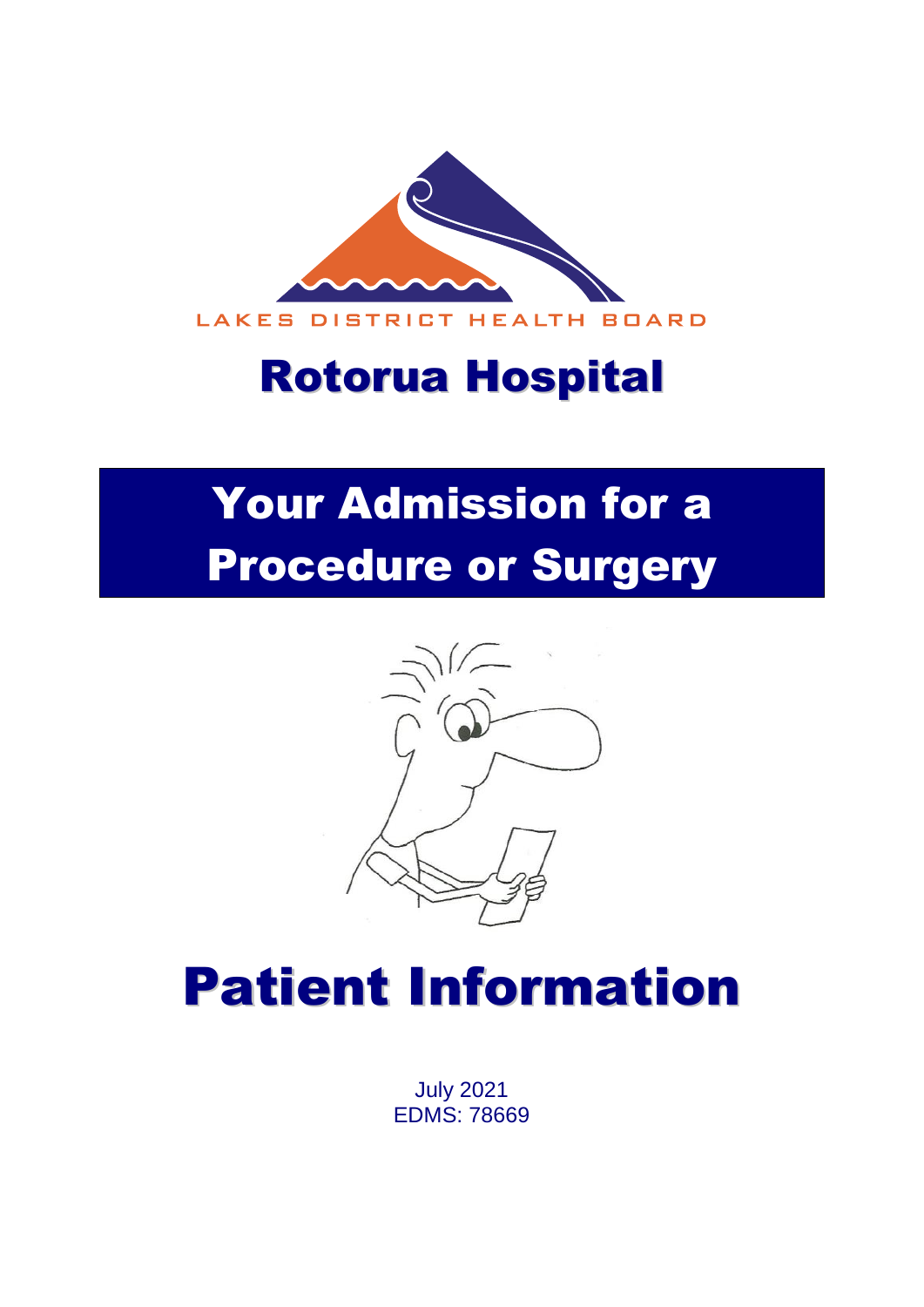### **About the Day Stay Unit**

The Day Stay Unit welcomes you as a patient. Our staff will do everything they can to ensure that your visit is as comfortable as possible.

We care for 'day surgery' patients as well as patients staying overnight after surgery.

#### **Day Surgery Patients**

You will come into hospital and go home on the same day of your surgery. The length of your stay will depend upon the operative procedure and the type of anaesthetic you have. You should be back among the familiar surroundings of your own home before the day is out. Please have someone available to take you home before 5:30pm and **bring their contact details** with you.

There are occasions when male and female patients are in the same room in the Day Stay Unit.

#### **Patients Staying Overnight**

You will stay in hospital for at least one or more nights depending on the type of surgery you have and how you feel afterwards. You will come into the Day Stay Unit on the day of your operation. You will go into the Operating Theatre and then to a ward after you have recovered from the anaesthetic.

Please note our visiting hours are 10am- 8pm and there is a limit of two visitors per patient at any one time.

Your visitors must have consideration for all patients. Children under the age of 14 must be supervised at all times.

Visitors may be asked to leave if staff need to treat you.

If your family have a cell phone they can leave the peri-operative unit while you have your operation and we will contact them when you are ready to go to the ward. Leave their contact details with the peri-operative nurses.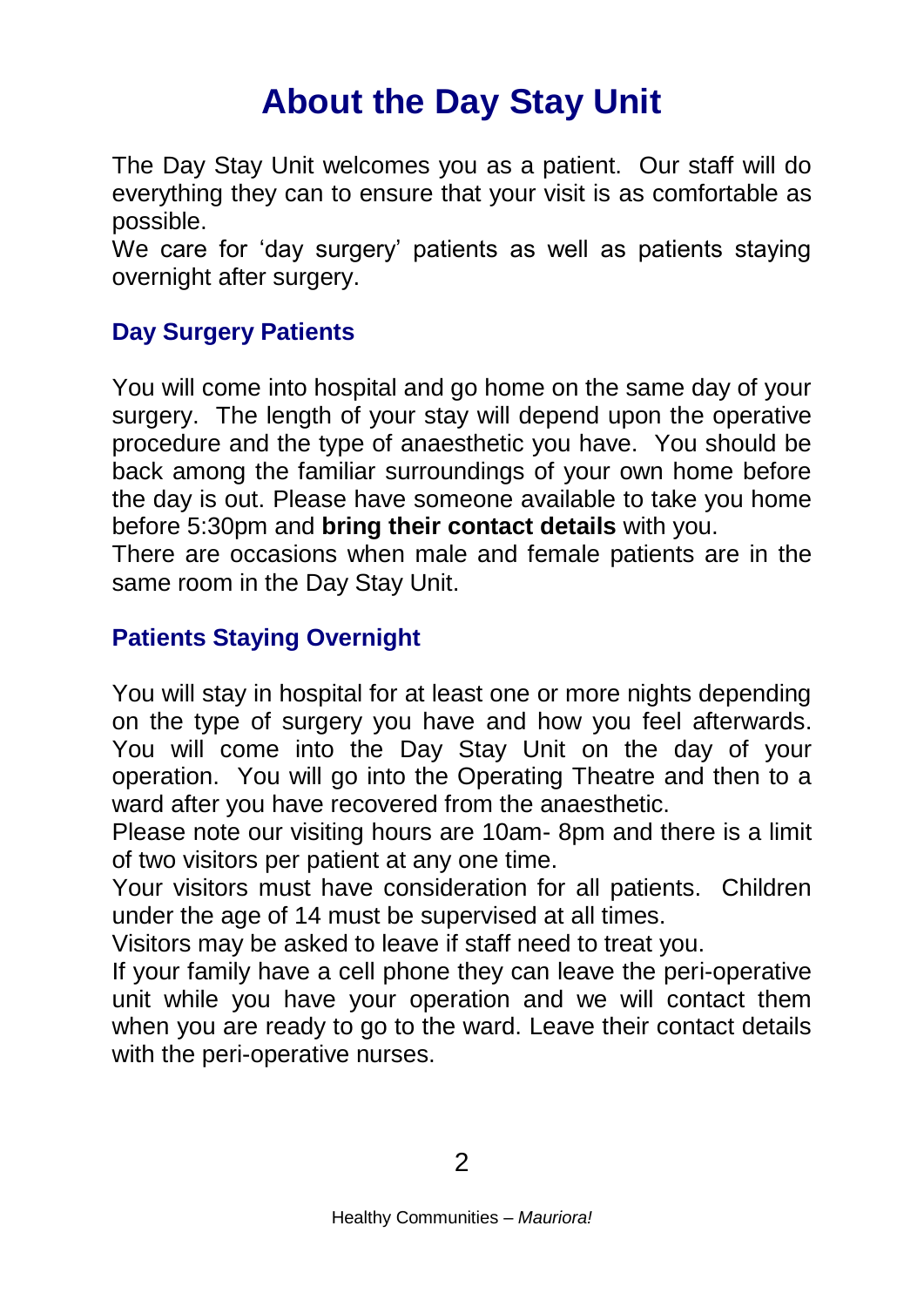### **For Your Safety**

Be sure to contact the pre-op assessment clinic with any changes in your health, medications (natural and prescribed), or contact details prior to your surgery.

If you develop **any** of the following **before** your surgery, please contact the Preoperative assessment clinic:

▶ Telephone (07) 349 7978



A wound







A tear, cut or abrasion A burn



A nail infection Any viral infection Athletes foot



Dental abscess Urinary infection



Cough, cold, sore throat







Vomiting and diarrhoea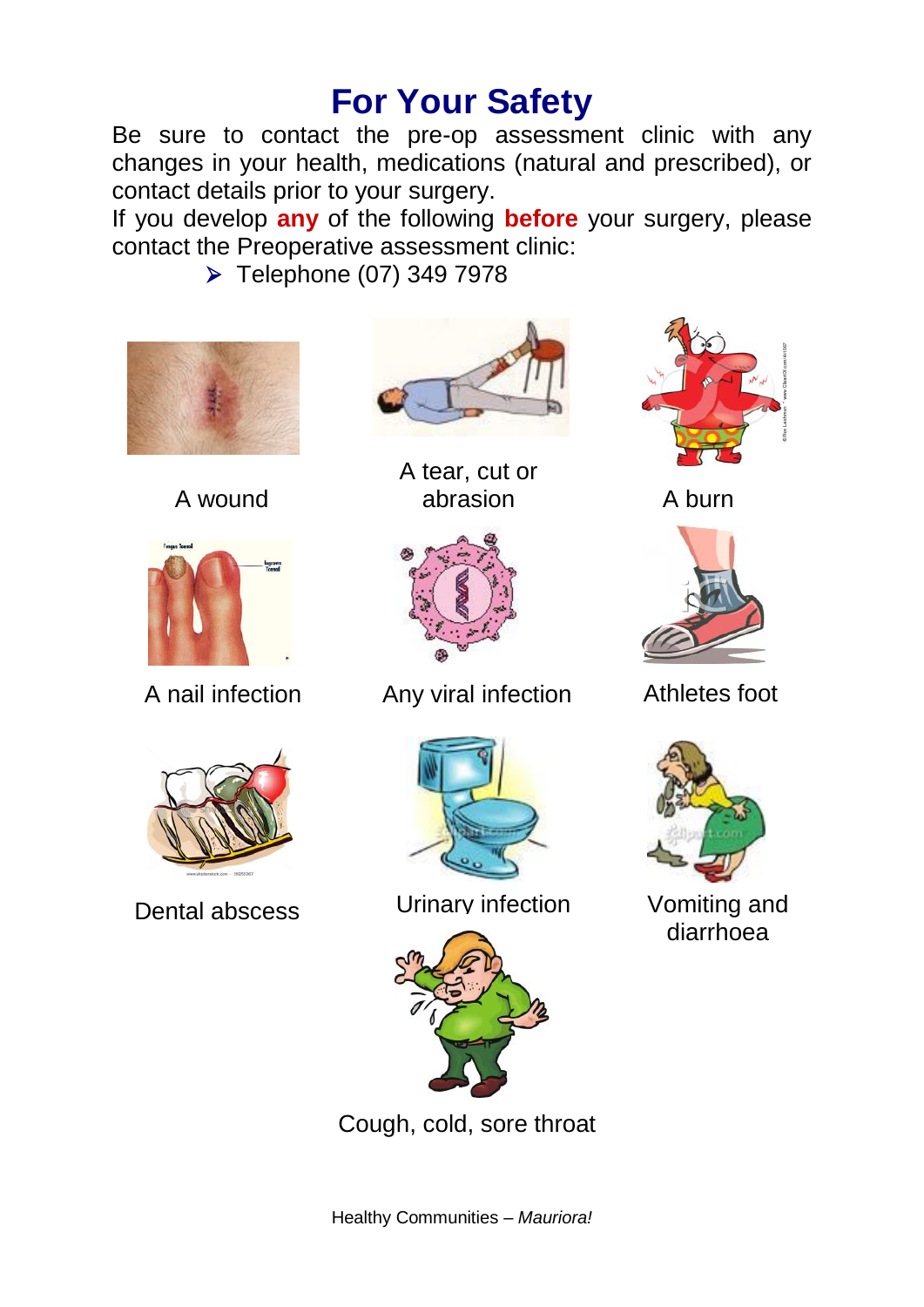### **Transport Assistance**

**If transport is difficult to access on the day of your admission you can try the following:**

**St Johns shuttle can provide transport to the hospital, not always available for early morning pick-ups, and you would need to be book 48 hours prior.**

#### **St Johns Health Shuttle – 0800 785 646**

**Otherwise for all transport bookings and enquires please contact the** *Lakes DHB hospital shuttle* **service -**

**Ready to Roll Shuttle - 0800768 537**

### **Enquiries Around Your Date For Surgery**

A booking co-ordinator will be in touch with you in due course to give you the date for your operation. The timeframe will depend on how urgent the surgeon has deemed your operation and how many other people are on the waiting list.

If the date doesn't suit you or you are unable to attend please let us know with as much notice as possible.

If you have **queries around your date for surgery** the booking co-ordinator contact details are;

Orthopaedic: 3497866 General Surgery: 3497951 Orthopaedics: 3497866 ACC/Orthopaedics:3497826 Ear, Nose and Throat: 3497665 Gynaecology: 3497665 Colonoscopy or gastroscopy: 3437742 Dental: 3497977 Radiology/MRI: 3437768

4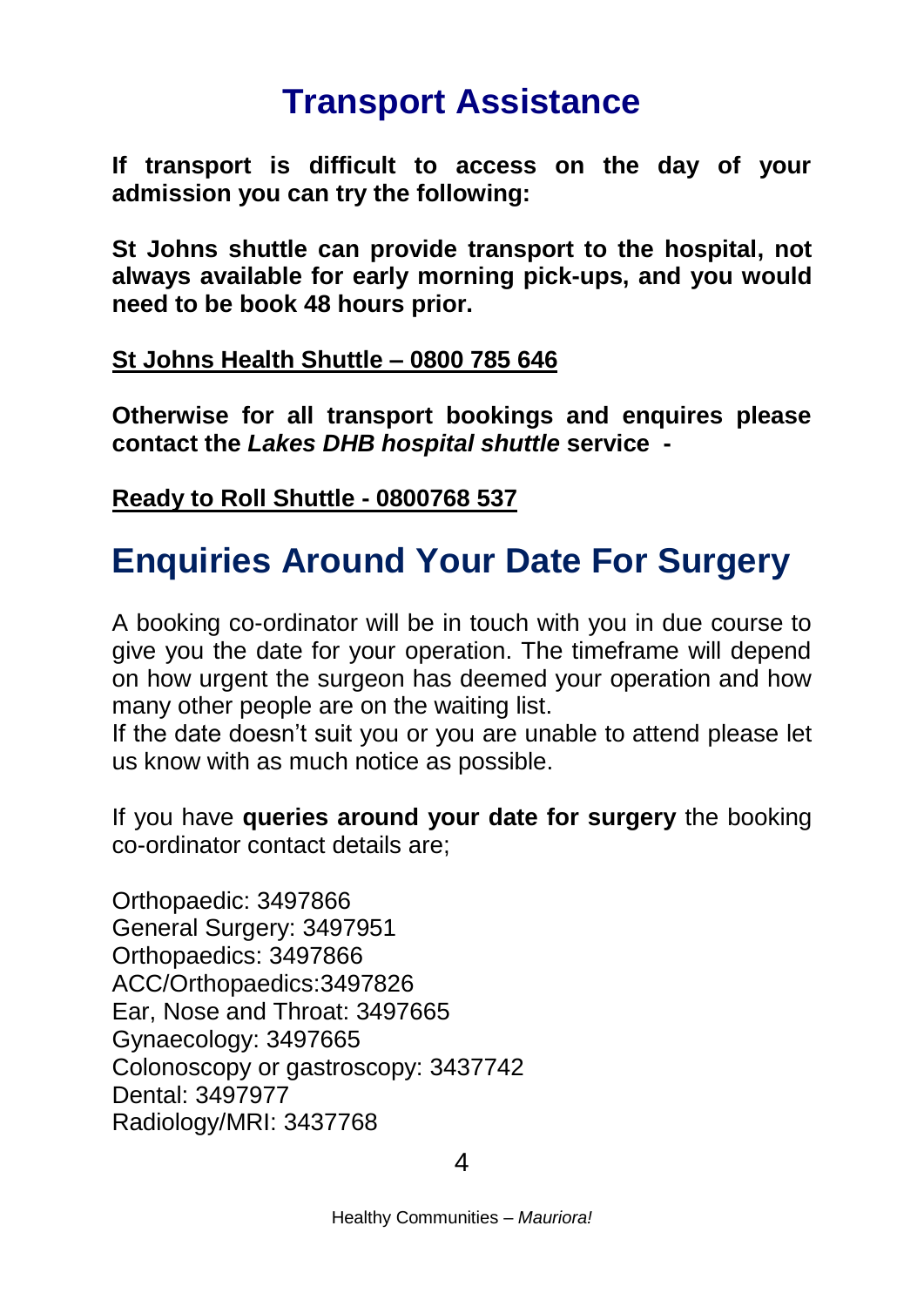### **Before coming to hospital**

For a long time, the responsibility of the outcome of a surgery was placed predominantly on the surgeon performing the operation. But more and more, we are learning that the things you do or that you don't do as a patient can significantly impact the outcome of surgical procedures

Here are some things that you can do to prepare yourself for your operation:

**If you smoke or vape**, giving up for several weeks before the operation reduces the risk of breathing problems and improves wound healing.

The longer you can give up beforehand, the better. If you cannot stop smoking completely, cutting down will help.

**If you are overweight**, any reduction in your weight will reduce many of the risks of having an anaesthetic.

**Stay active**, aim for 30 minutes of moderate exercise (gets your heart rate up) 3 to 5 times a week. If you do not exercise at all you may need to work up to this. Example: start walking for 15- 20mins initially. Increasing up to 30mins. Then start walking at a quicker pace.

Examples of moderate exercise include

- Walking 2.5kms in 30mins is
- Biking 8kms in 30mins
- Water aerobics / aqua jogging for 30mins
- Skipping for 15mins

An easy walk of less than 10 minutes doesn't count as moderateintensity aerobic activity. You may achieve over 10,000 steps per day on your pedometer, but unless you do some sessions of 10 minutes or more at a brisk pace, you haven't achieved it. Just adding steps on your pedometer at an easy pace or through shorter bursts of movement doesn't count.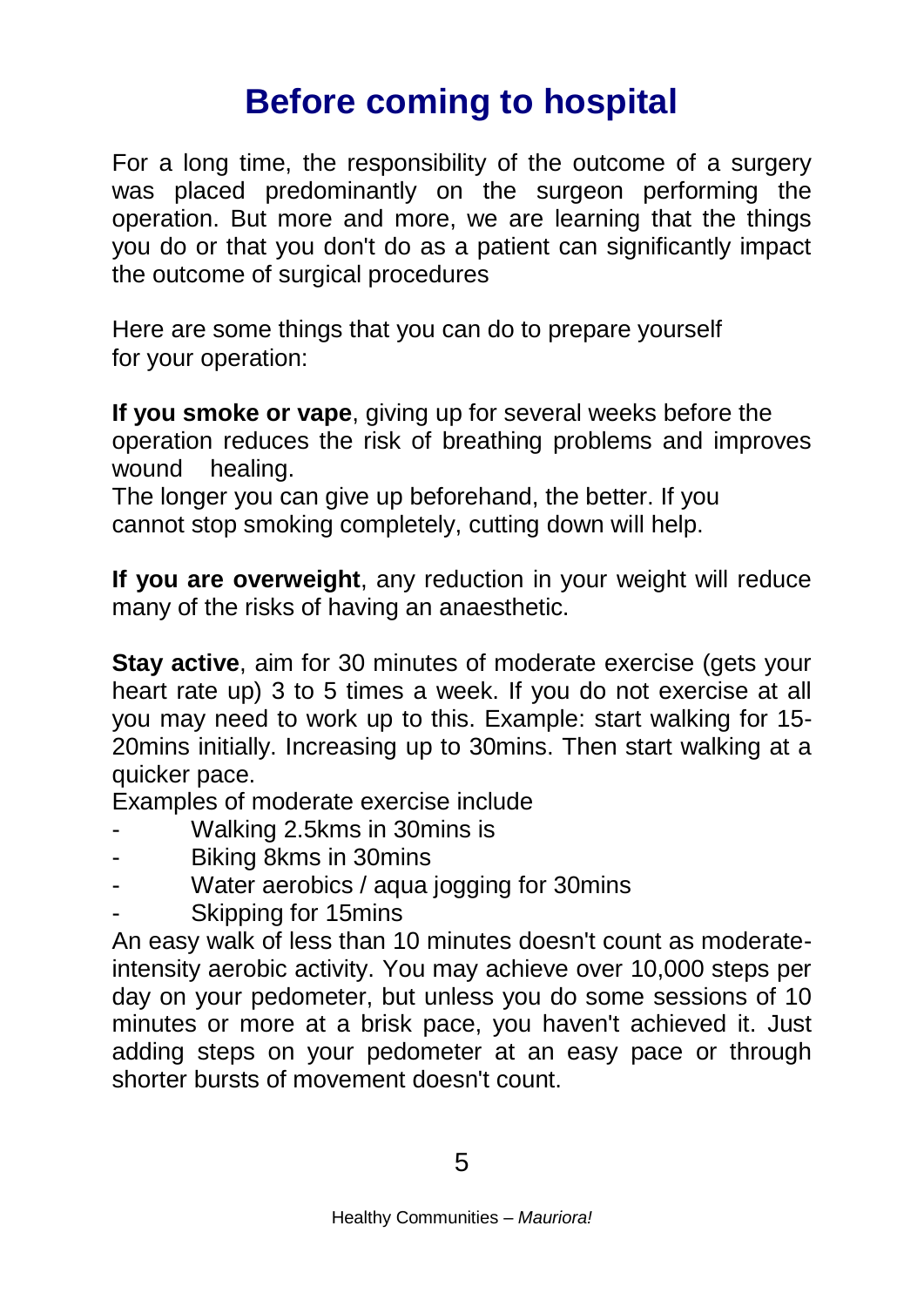### **Improve your diet**

Ensure you are eating a healthy diet and keeping adequately hydrated.

A healthy diet means you are eating more fresh fruits and vegetables, cooking meals at home, and reducing your intake of sugar and refined carbohydrates. We all need a balance of protein, fat, carbohydrates, fibre, vitamins, and minerals in our diets to sustain a healthy body. You don't need to eliminate certain categories of food from your diet, but rather select the healthiest options from each category.

You may also wish to reduce your alcohol intake and include at least 2 alcohol free nights per week.

If you have loose teeth or crowns, treatment from your dentist may reduce the risk of damage to your teeth if the anaesthetist needs to put a tube in your throat to help you breathe.

If you have any long-standing medical problems, please ensure you are following your doctor's advice taking your medications as prescribed. If you notice any changes, please see your GP and advise us of any changes.

### **Advanced care planning**

Advanced care planning is a way to help you think about, talk about and share your thoughts and wishes about your future health care.

Now is the best time to consider taking part in advance care planning conversations before you become seriously ill. Planning will help you and those around you understand what is important to you, what treatment and care you would like.

You should keep your advance care plan up to date, especially if things change.

If you would like further information about advance care planning talk to your GP or visit, **www.advancecareplanning.org.nz**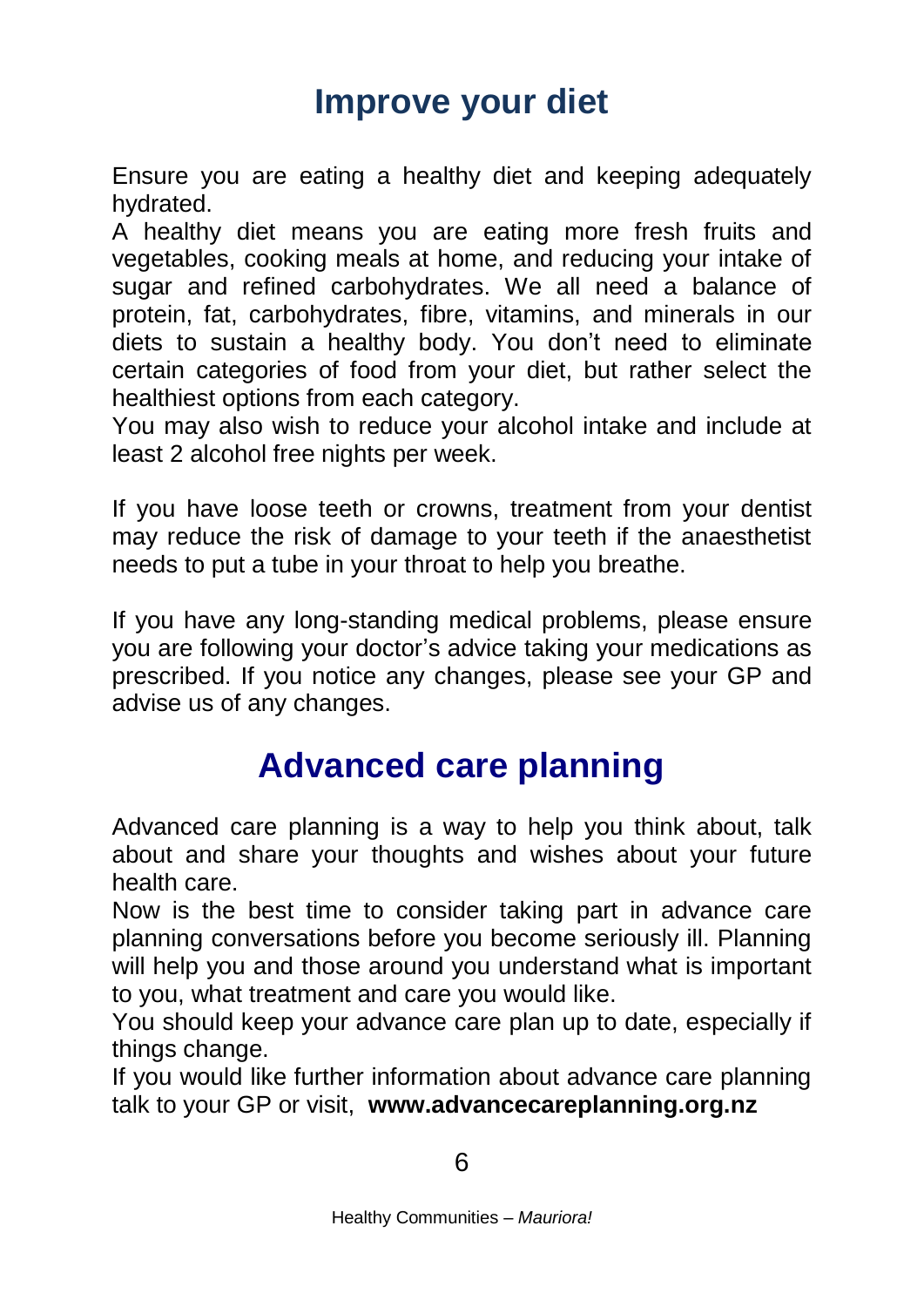### **Preparing for your Admission**

**Q: When am I allowed to eat/drink before my operation? A:**

|                     | Food/light                            | <b>Clear fluids</b>      |
|---------------------|---------------------------------------|--------------------------|
|                     | meal/milk                             |                          |
| Admission<br>time   | You may eat food   Drink clear fluids |                          |
| 7.00am-1030am       | up until 2.30am.                      | until 6am then           |
| (morning surgery)   |                                       | nothing by mouth         |
| Admission<br>time   | Eat<br>- a                            | light Drink clear fluids |
| $11.00am -$ onwards | breakfast / drink until 11am then     |                          |
| (afternoon surgery) | milk before 6am                       | nothing by mouth.        |

#### **Patient frequently asked questions:**

#### **Q: Why can't I eat or drink before my surgery/procedure?**

**A:** It is important for you to stop eating and drinking in plenty of time before your operation i.e. be 'Nil by Mouth'.

The body has a protective reflex which keeps food in the stomach and prevents it coming back up into the lungs, but this is lost under anaesthesia. Therefore, if there is food in your stomach, you have a higher risk of regurgitating this food and this may enter the lungs and cause pneumonia and complications may include death from this. This is called aspiration.

#### **Q: Why is aspiration so bad?**

**A:** If stomach contents enter the lungs it can cause pneumonia (nasty chest infection) and make you very unwell and prolong your stay in hospital.

#### **Q: Should I wake up to 2 hours before the scheduled time for the procedure or surgery to have clear fluids?**

**A:** Yes, avoiding dehydration is very important. It also adds to your comfort before the operation not to be thirsty and can prevent nausea after the surgery.

#### **Q: What are clear fluids?**

**A:** Water, clear juice (no pulp), black tea or black coffee, isotonic sports drinks, but NO milk based drinks. Any fluid you can read a newspaper through. No alcohol or anything fizzy.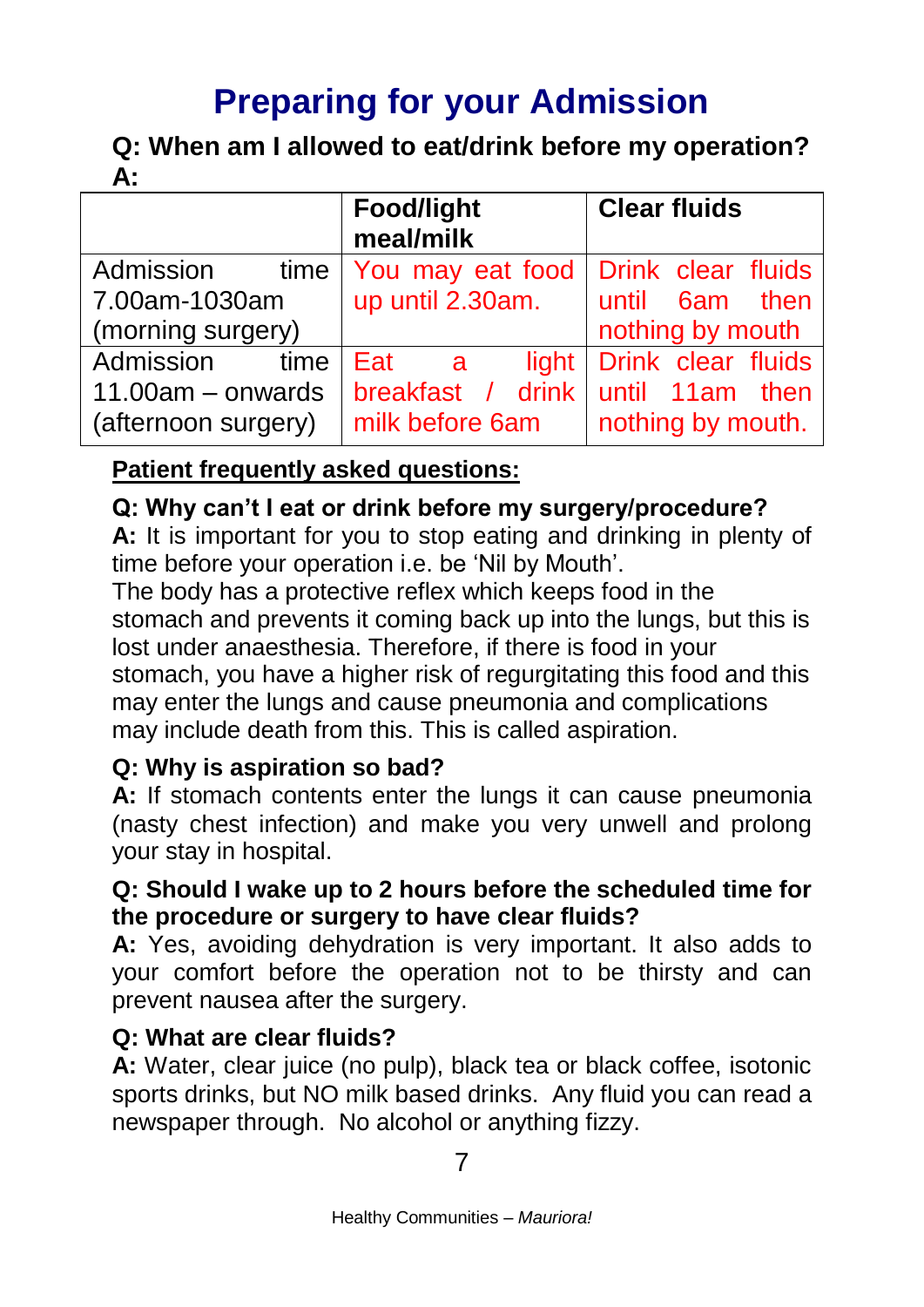Failure to follow these instructions may result in your surgery being cancelled.

- ▶ Do not smoke cigarettes, vape or take recreational drugs for 24 hours prior to surgery. If you need help to do this let us know.
- $\triangleright$  Do not drink alcohol for 24 hours prior to surgery.
- Do not chew gum or suck lozenges 8 hours prior to surgery
- Do not shave, wax or use hair removal products around the intended operation site for the 2 weeks prior to surgery. This is to reduce the risk of wound infections.
- $\triangleright$  Have a shower but do not use body lotion or talcum powder.
- $\triangleright$  Put on clean clothes.
- $\triangleright$  Wear no makeup, jewellery or nail varnish on the day of surgery.
- Make sure you arrange for someone to collect you after your surgery.
- $\triangleright$  Please do not bring money or valuables to the hospital as we cannot accept responsibility for the safety of your possessions.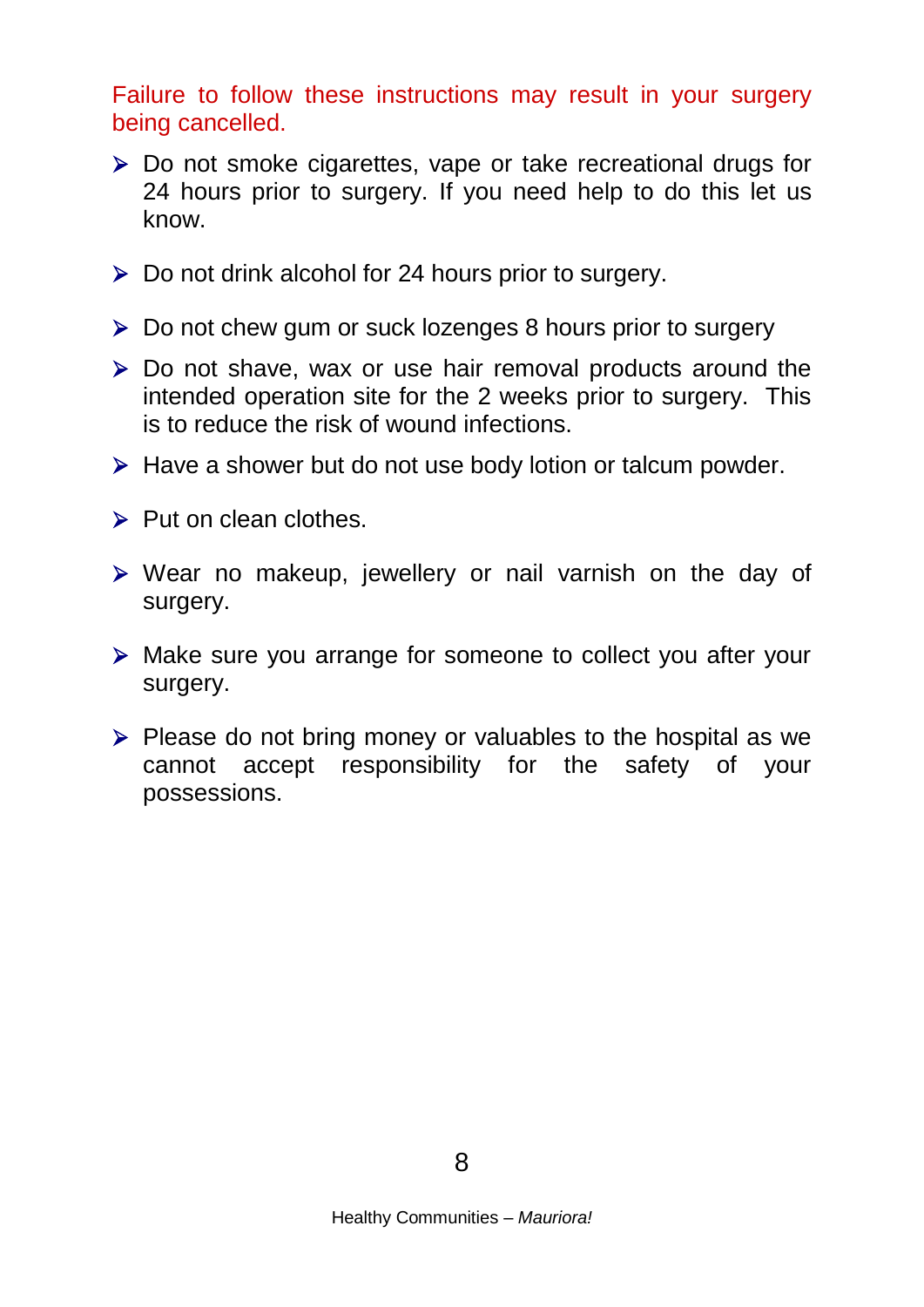### **What to Bring with You?**



Any drugs, medicines or inhalers that you are currently, or have recently been taking. THIS IS VERY IMPORTANT



A book or magazine to read or iPad to use while you wait for your surgery.



X-rays if appropriate.



Glasses, lenses, hearing aids or dentures if applicable.

 $\triangleright$  Please dress comfortably and casually in loose fitting clothes.

> Clothes for your surgery will be provided as necessary.

If staying overnight, please bring a small bag with your personal toilet gear, slippers or shoes, dressing gown and a set of day clothing.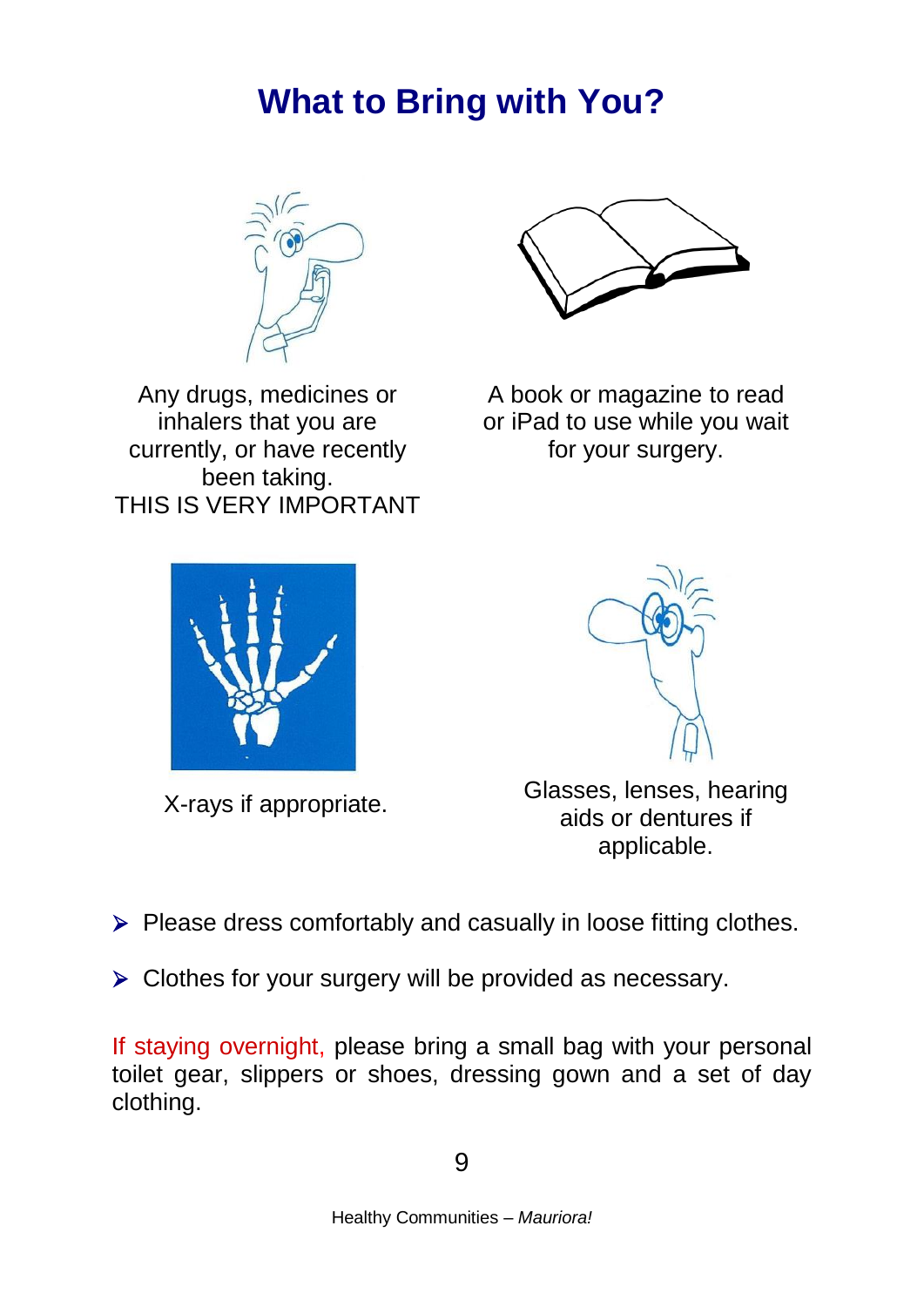### **Medications**

**On the day of your surgery take the following medications before 6am with sips of water:**

…………………………………………………………………………………

**Stop the following medications:**

…………………………………………………………………………………  $\mathcal{L}^{\text{max}}_{\text{max}}$ …………………………………………………………………………………

#### **Other pre-operative instructions**

 $\mathcal{L}^{\text{max}}$  $\mathcal{L}^{\text{max}}$ ……………………………………………………………………………..…

#### **If you have any concerns, please contact the Pre-operative Clinical Nurse Specialists Telephone no. (07) 349 7978**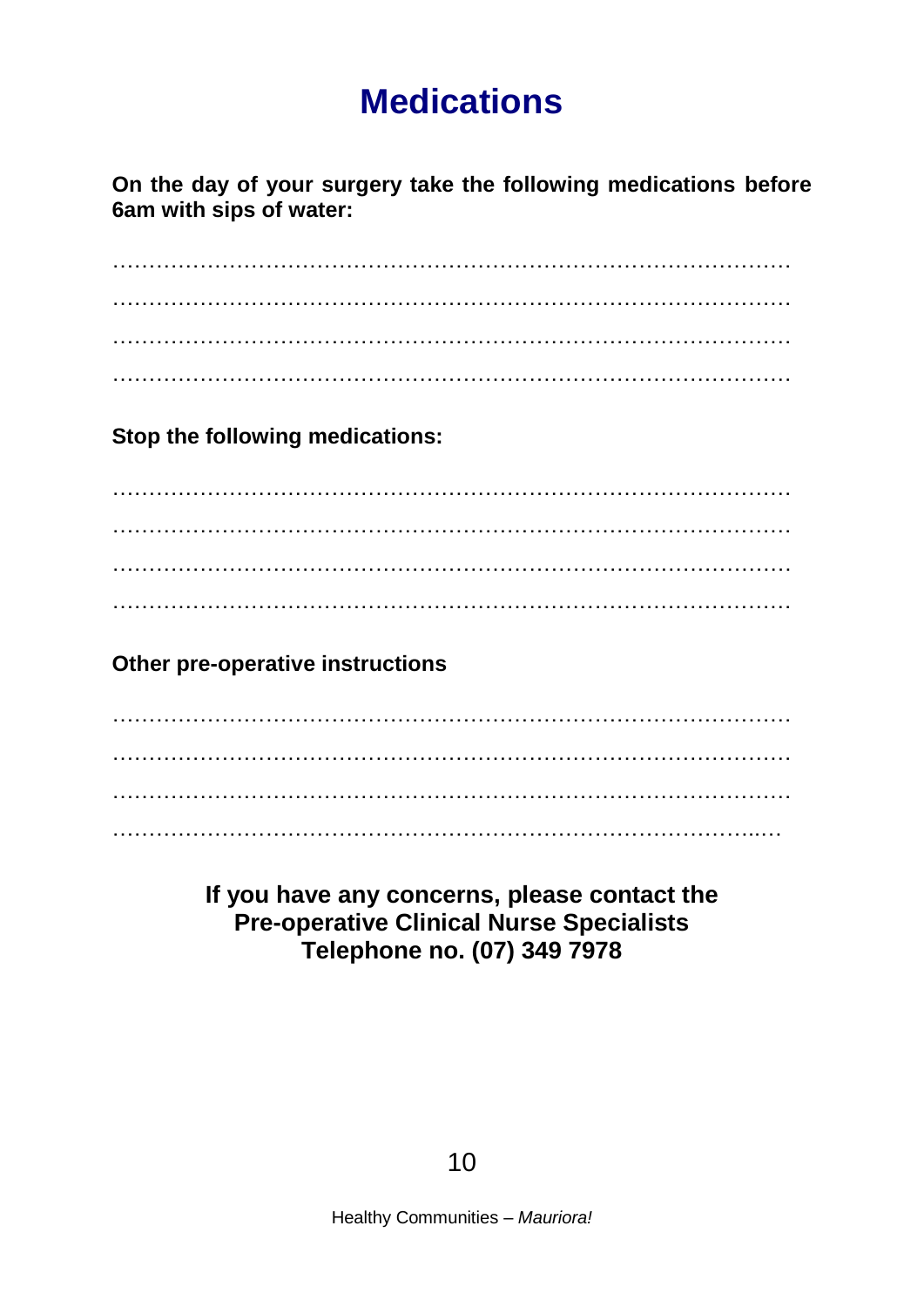### **On the Day of Surgery – How to get there**

#### **Map of Rotorua Hospital campus and location of the Day Stay Unit**



Please present to the **Day Stay Unit** on the day of your surgical procedure at the time given to you.

The **Day Stay Unit** is located on the second floor of the Clinical Services Building (CSB).

- $\triangleright$  Coming in through the main entrance of the hospital, go straight ahead through to atrium towards the lake, take your first left, then take the first lift on your left, go to the second floor.
- On the second floor follow the signs to the **Day Stay Unit**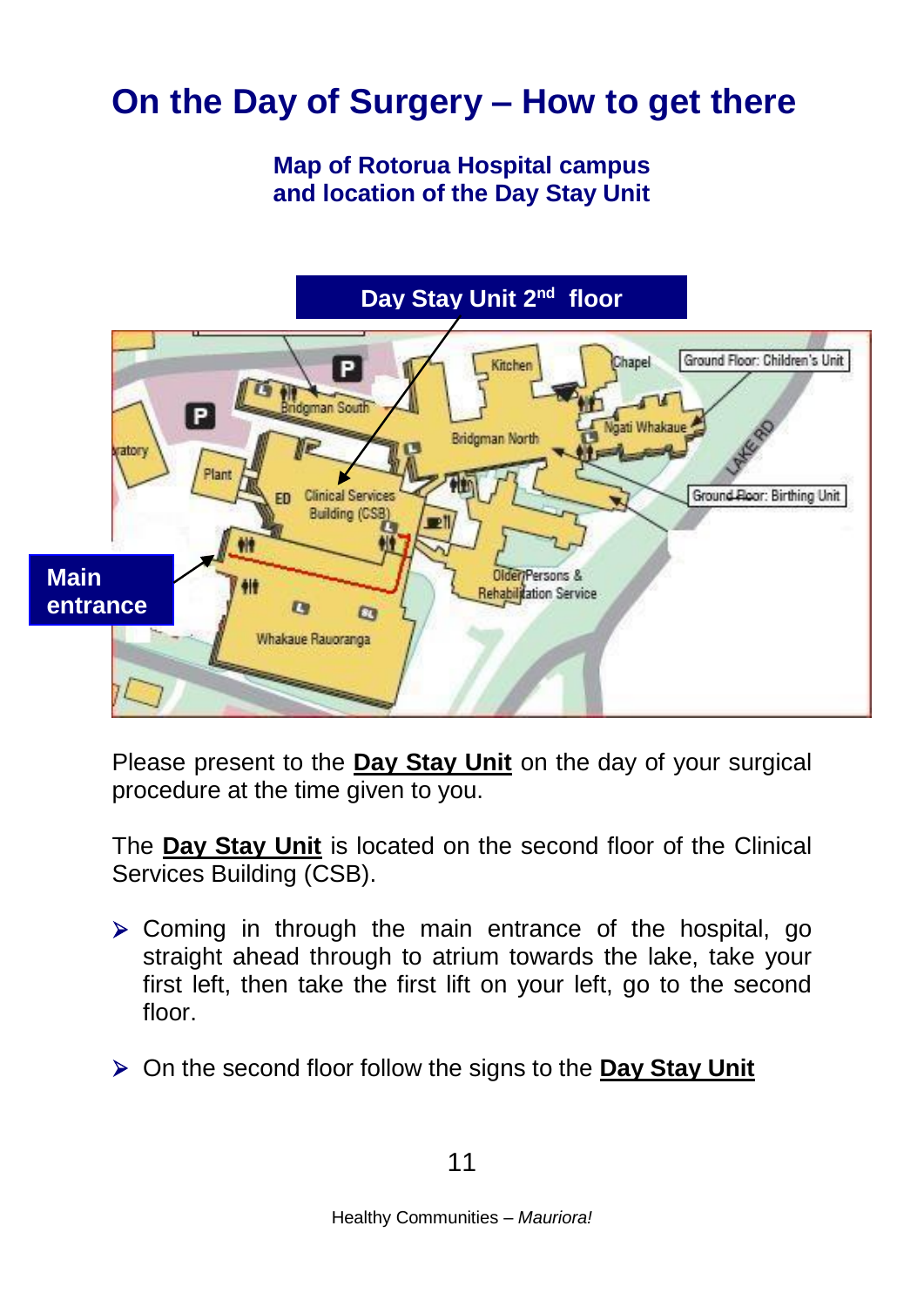### **On the Day of your Surgery/Procedure**

- $\triangleright$  Please arrive at the time given to you and on arrival at the Day Stay Unit give your name to the receptionist. You will then be shown to your chair in the peri-operative unit.
- $\triangleright$  One of the nurses will help you into a gown and prepare you for your surgery/procedure.
- **If you are the parent/guardian of a child aged less than 16 years old you must not leave until consenting has been completed, as the operation cannot happen without this.**
- $\triangleright$  Depending on your place in the theatre schedule you may have a short, or long wait. Please be patient and bring a book or magazine to read while you are waiting. We will do our best to keep you informed on progress in your theatre.
- When it's your turn you will walk or travel by wheelchair into the operating theatre and be introduced to the staff who will be looking after you.

### **Who Should Come With You?**

- All patients, including adults, should be accompanied by a responsible person.
- We ask that only **one support person** come with each patient, due to limited space and for the privacy of all patients.
- $\triangleright$  If you are breast feeding, you may bring your baby, but please arrange for someone to look after the baby while you are having your surgery.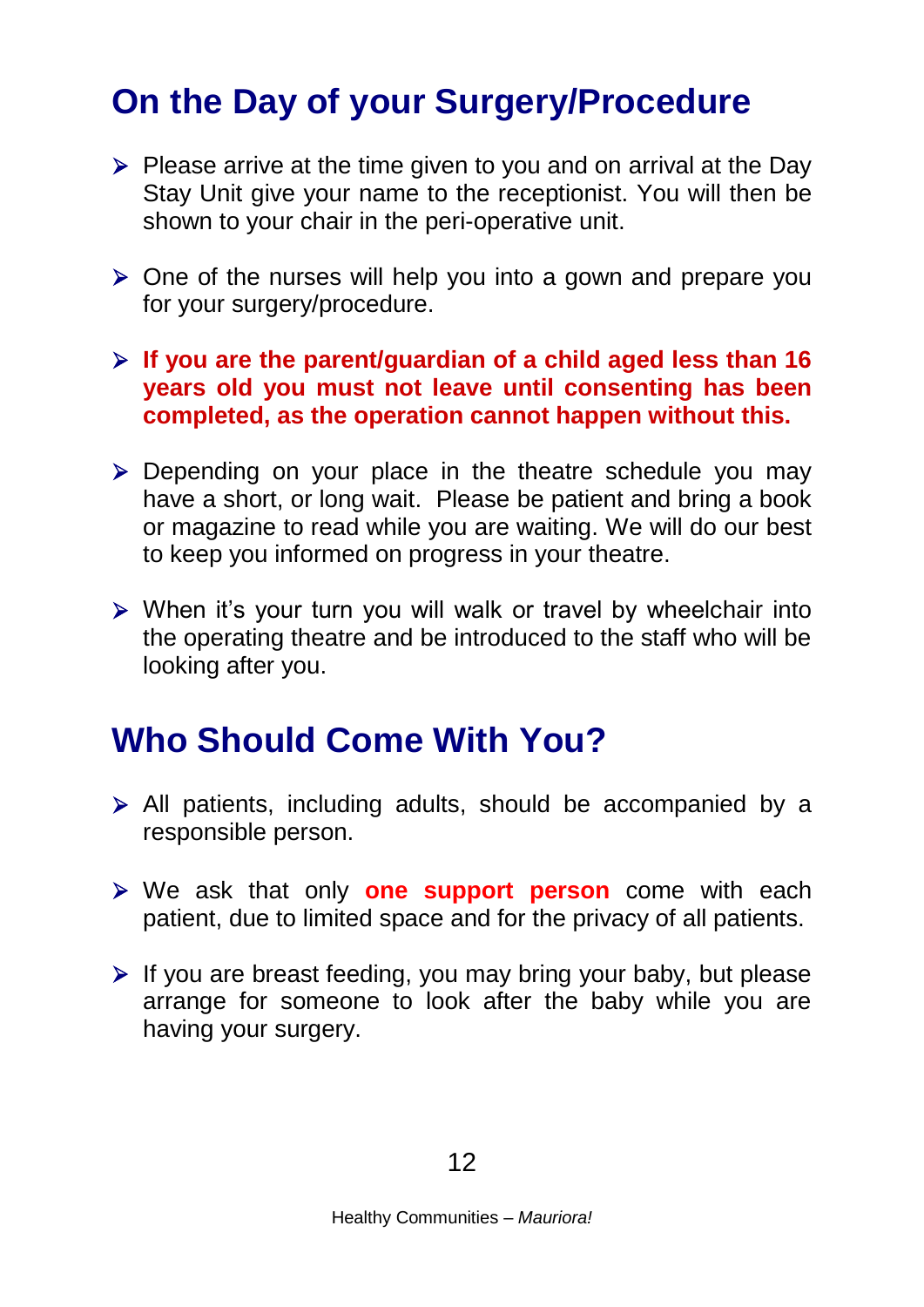### **Your Anaesthetic**

You will meet your anaesthetist on the day of the operation. An anaesthetist is a specialist doctor who remains with you throughout your surgery/procedure keeping you safe and as comfortable as possible.

Your anaesthetist will talk to you, explain the planned anaesthetic and answer any questions you have. They will ask you to sign a consent form. An important part of the consent process is that you have information about what to expect prior to your day of surgery. The preassessment nurse specialist will provide you with this information including the likely type of anaesthetic you'll receive and if necessary ask you to see an anaesthetist while you are in preassessment clinic. You may also request to see an anaesthetist at this time if you wish.

If you have medical issues which place you at high risk of complications from the anaesthetic or surgery this will be specifically discussed with you by an anaesthetist. Remembering that every day of your life there is a risk of heart attacks, strokes, death etc… your usual risk comes to the operation with youwhilst we do our best to keep you safe.

The risk of a young, healthy person dying during a routine operation is similar to their risk of being struck by lightning!

Allergic reactions to medications or nerve injuries from lying still and not moving are also rare complications. They can occur during any type of operation or anaesthetic. Your anaesthetist is trained to prevent or treat these complications should they occur.

#### **General Anaesthetic (GA)**

A GA can be used for operations anywhere on your body. Drugs are given through an intravenous line, or you are given gases to breathe which make you fall 'asleep.' You remain in this 'asleep' state until the operation finishes and the drugs/gases are stopped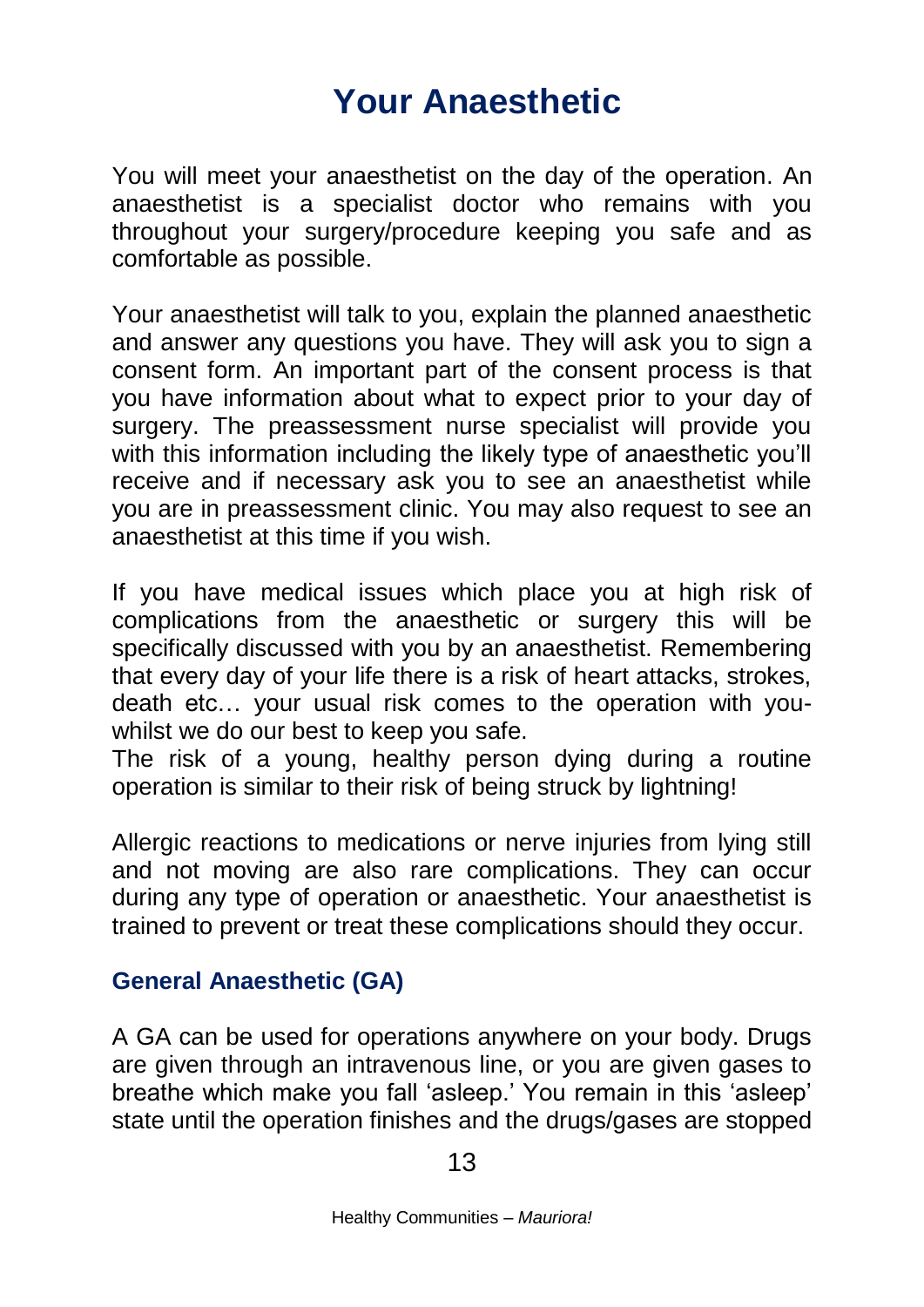allowing you to 'wake-up.' You are given pain relief medication or numbing injections while you are 'asleep' to minimise pain after the operation. Usually a plastic tube (airway) is put in your mouth to keep you breathing safely. If day surgery is planned, you can usually go home within a couple of hours of 'waking-up.'

You should not remember any part of the surgery/procedure and if you are fit and healthy a GA is very, very safe.

Risks include –

- being sleepy or confused for a period of time following the operation,
- nausea/vomiting,
- sore throat.
- chipping teeth or cuts to the lips or tongue.
- Remembering something from during the operation is uncommon. Being in pain and unable to move during the operation is extremely rare.

**Sedation** is like a very light form of general anaesthesia. The same drugs are used but in lesser doses. It is used to try and relax you or help you sleep through a procedure during which significant pain is unlikely. You may remember something but it shouldn't be traumatic.

#### **Spinal Anaesthetic**

A spinal can be used for operations on your legs or lower abdomen (including your bottom). Typically, an intravenous line is placed and you're asked to sit on the operating bed with your legs off one side. A little 'relaxing' medication is administered and you will be helped and supported into the correct position. In the lower part of your back, below where your spinal cord finishes a very fine needle is placed into the fluid which bathes the nerves to your legs. A small amount of numbing medicine (local anaesthetic) and sometimes morphine or related drugs are injected and the needle is removed. It should be no more painful than a dentist's injection.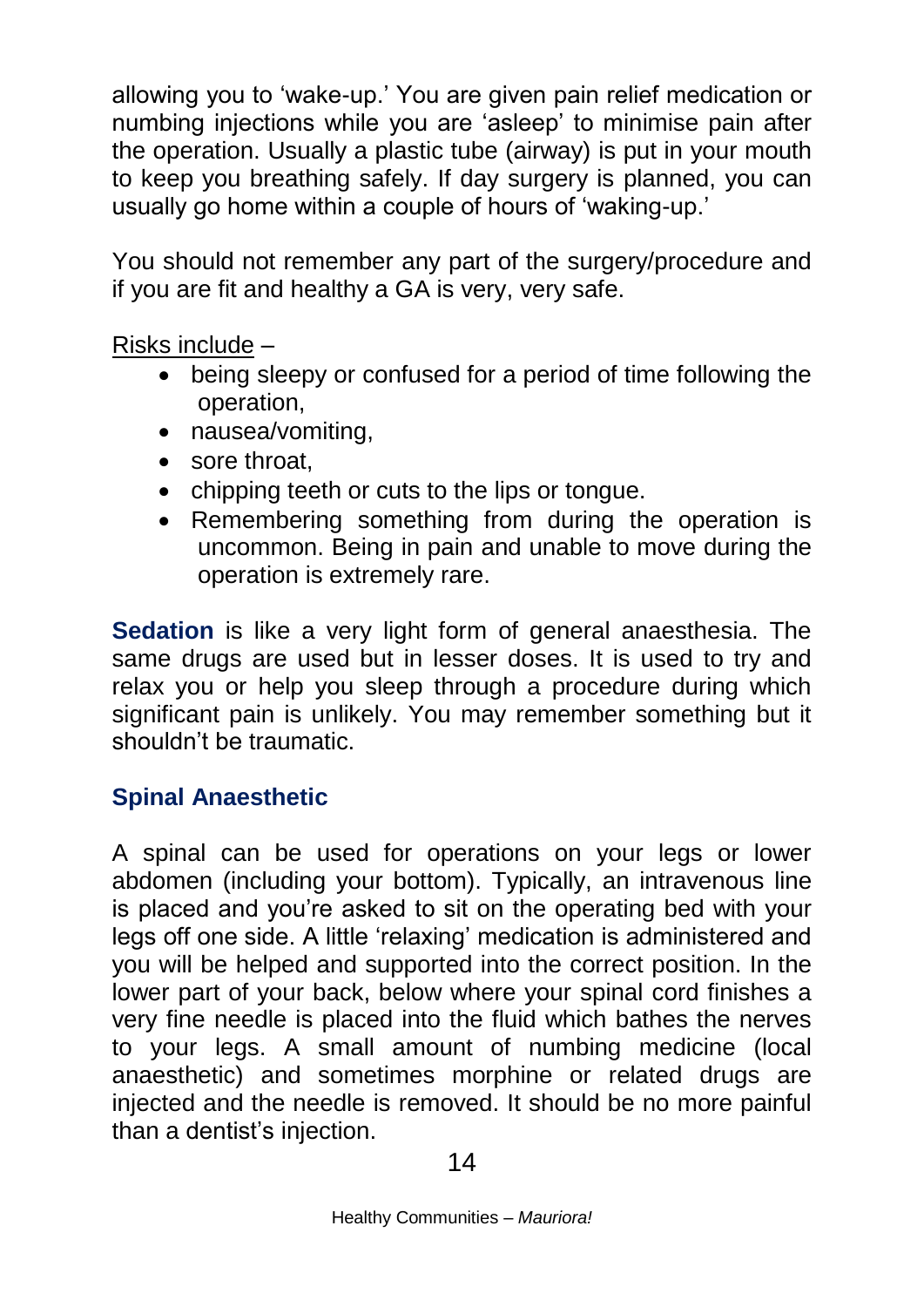Your legs and lower abdomen (tummy) will go numb and motionless for the next 2 to 8 hours.

With a spinal you can be awake for the operation or we can give you sedation.

By avoiding a GA, we may reduce the risk of sleepiness, confusion and nausea/vomiting. Immediate post-op pain is reduced and if you have significant medical problems affecting your brain, heart or lungs a spinal may be safer than a GA.

The risks from a spinal include –

- it not working properly- in which case A GA will usually be given,
- temporary lowering of your blood pressure.
- a headache
- very rarely the risk of nerve damage. Serious nerve damage or paralysis is very, very rare.

You won't be able to walk or pass urine until the spinal has worn off and this can sometimes delay your discharge home.

#### **Epidural Anaesthetic**

An epidural is typically used for pain relief during and after an operation involving the abdomen (tummy) or legs. It is combined with either a spinal or general anaesthetic during the operation itself.

An epidural is a fine plastic tube, about the diameter of a fishing line which is placed into the space around the nerves in your back. The tube can stay in for several days after the operation and numbing medicine is passed through the tube to make the site of the operation stay numb, and keep you comfortable.

It is usually put in prior to the operation and the way it is placed is very similar to a spinal anaesthetic. Because it doesn't enter the space where the spinal fluid is an epidural can be placed anywhere from your neck to your bottom depending on what operation you are having.

An epidural would only be recommended for a relatively major or painful operation. Its main benefit is being able to minimise pain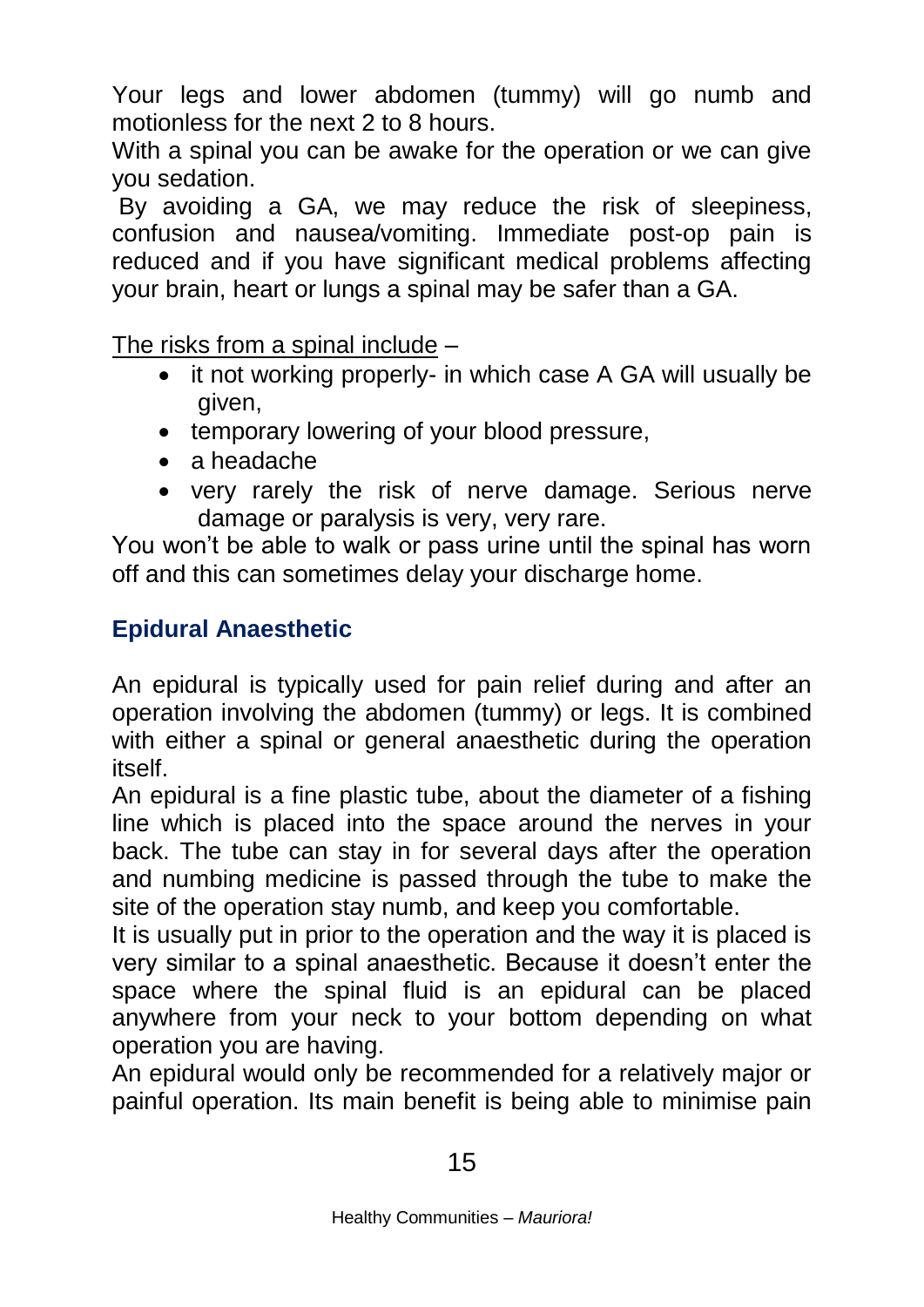after your operation and in particular the side effects of pain relief drugs like morphine.

The risks of an epidural are as for a spinal anaesthetic although nerve damage, whilst still very uncommon, is more common with epidurals than spinals.

#### **Nerve Blocks**

Numbing medicine (local anaesthetic) is placed around the nerves for the part of your body being operated on. Usually this will be for shoulder, arm or leg operations but parts of the chest or abdominal wall can also be numbed.

The injections can allow you to be awake for the operation being unable to feel it- or they can be used for pain relief reasons and combined with GA, sedation or spinal anaesthesia.

As with spinals and epidurals nerve blocks are used to minimise the amount of drugs we give to your brain and body and minimise the side effects which can occur from these drugs.

You will have a numb area of your body after a nerve block which will need to be carefully looked after. The numbness will also wear off, typically 6-24 hours later, and it's important to take regular pain relief to prevent and treat the pain which will occur when the numbness wears off.

There is a small risk of nerve blocks not working properly and nerve damage is a risk. Numbness which lasts from a day to a week is not uncommon, but pain, weakness or any form of permanent nerve damage is very rare.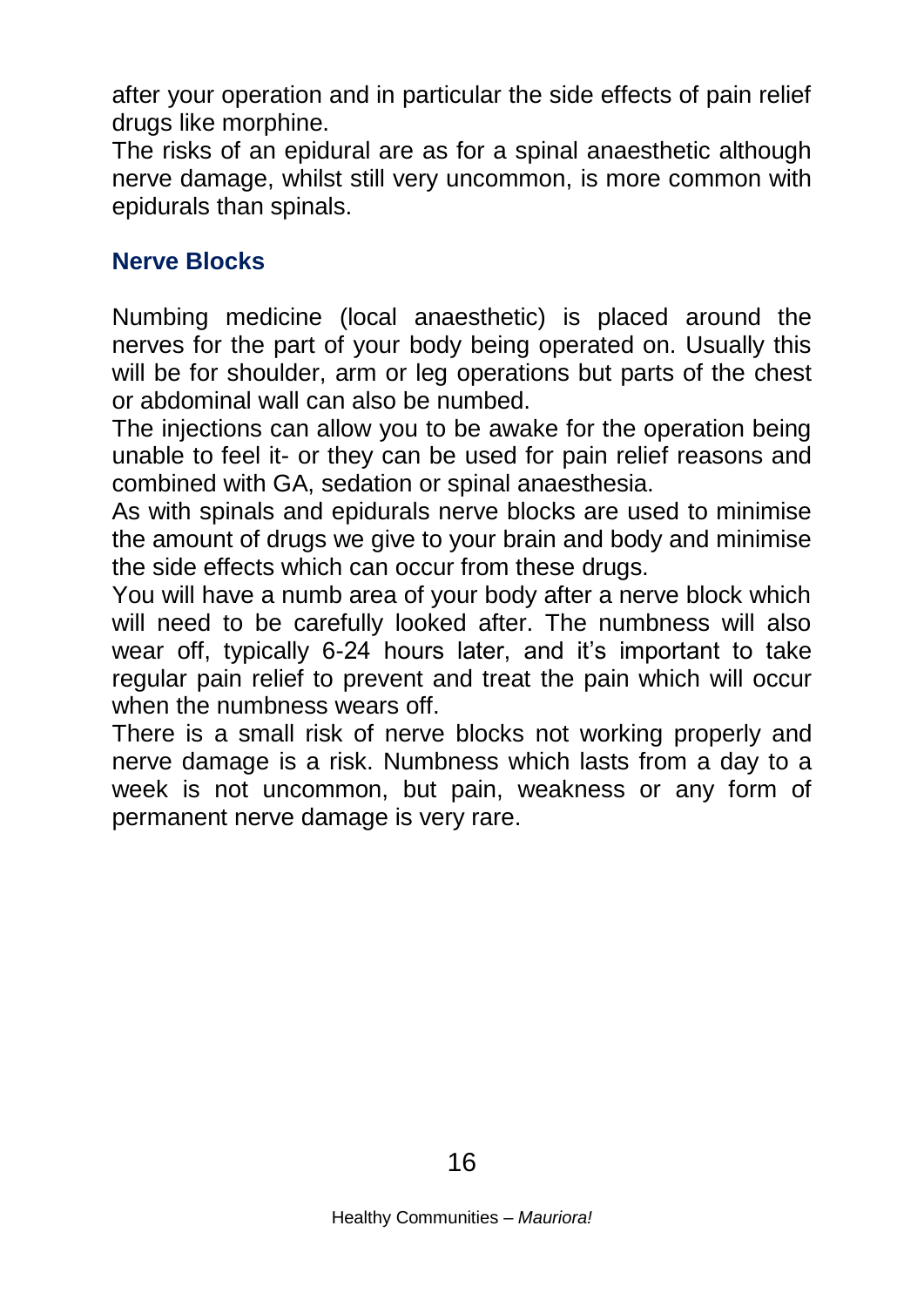### **Pain Relief After Your Operation**

During and after your operation an important aspect of your care is management of your pain. Acute pain from an operation usually improves rapidly over the first few days, but pain is very much an individual experience and no-one can tell you exactly what your experience will be. We do know that patients who either have a lot of pain, or take a lot of strong pain relieving medication prior to operations, can have more challenging pain for us to manage after their operation.

Good post-operative pain relief is important for your physical and mental well being. It reduces the stress on your body and promotes faster healing. It enables you to walk sooner and breathe properly and deeply. Walking and breathing properly are important to minimise post-operative clots in your legs and lung problems respectively.

If you are having day surgery you will leave hospital with a script to take to a pharmacy to get your pain relief. It will be tablets or syrup. If you cannot afford it, or are unable to visit a pharmacy please let our staff know.

If you are staying in hospital some of the more common ways we manage pain are;

- Medication by mouth
- Suppositories (tablets up your bottom)
- Medication through your intravenous line (cannula)
- Numbing medication through an epidural
- Numbing medication into your wound or around the nerves going to your wound.

It is very important to take **regular** pain relief while you have pain from your operation as it works better. Taking pain relief only when the pain gets bad means you will be more uncomfortable for longer and the medication doesn't work as well. It is easier to beat pain than try and catch up with it.

17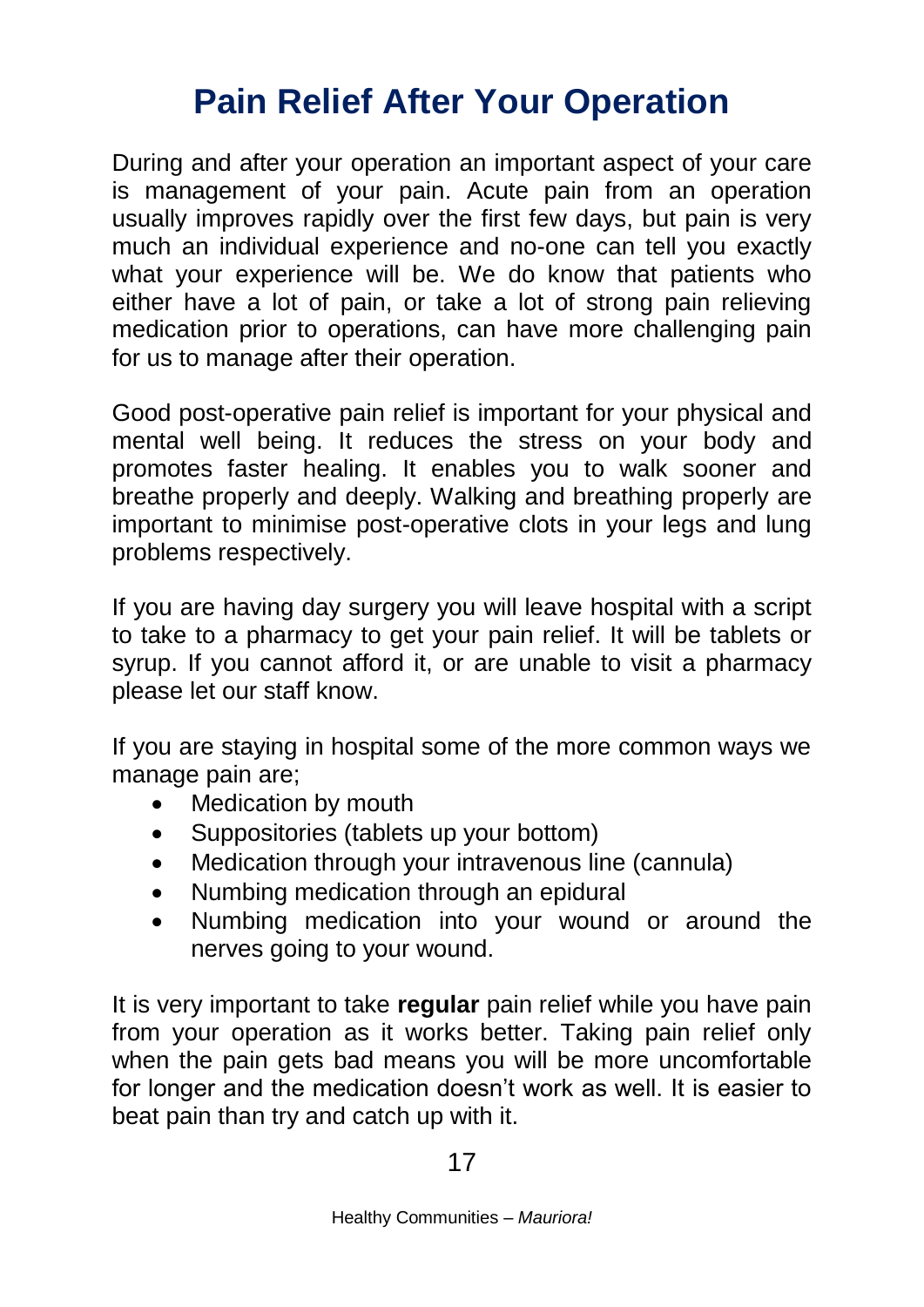Some people worry about becoming addicted to pain relief medication. This is extremely unlikely. The pain from your surgery should reduce as you heal and you then won't need strong drugs to relieve your pain.

After your operation our nurses will regularly assess your pain using a pain rating scale. An accurate assessment of your pain provides valuable information on **how well we are looking after you and reducing your pain.** This is the pain scale we typically use to assess your pain. You will be asked to grade the severity of your pain from 0 to 10.



If at any time whilst in hospital you feel your pain is too severe for you to move, cough or function- please ring the bell to call your nurse. They can help to reduce your pain and help you get better sooner.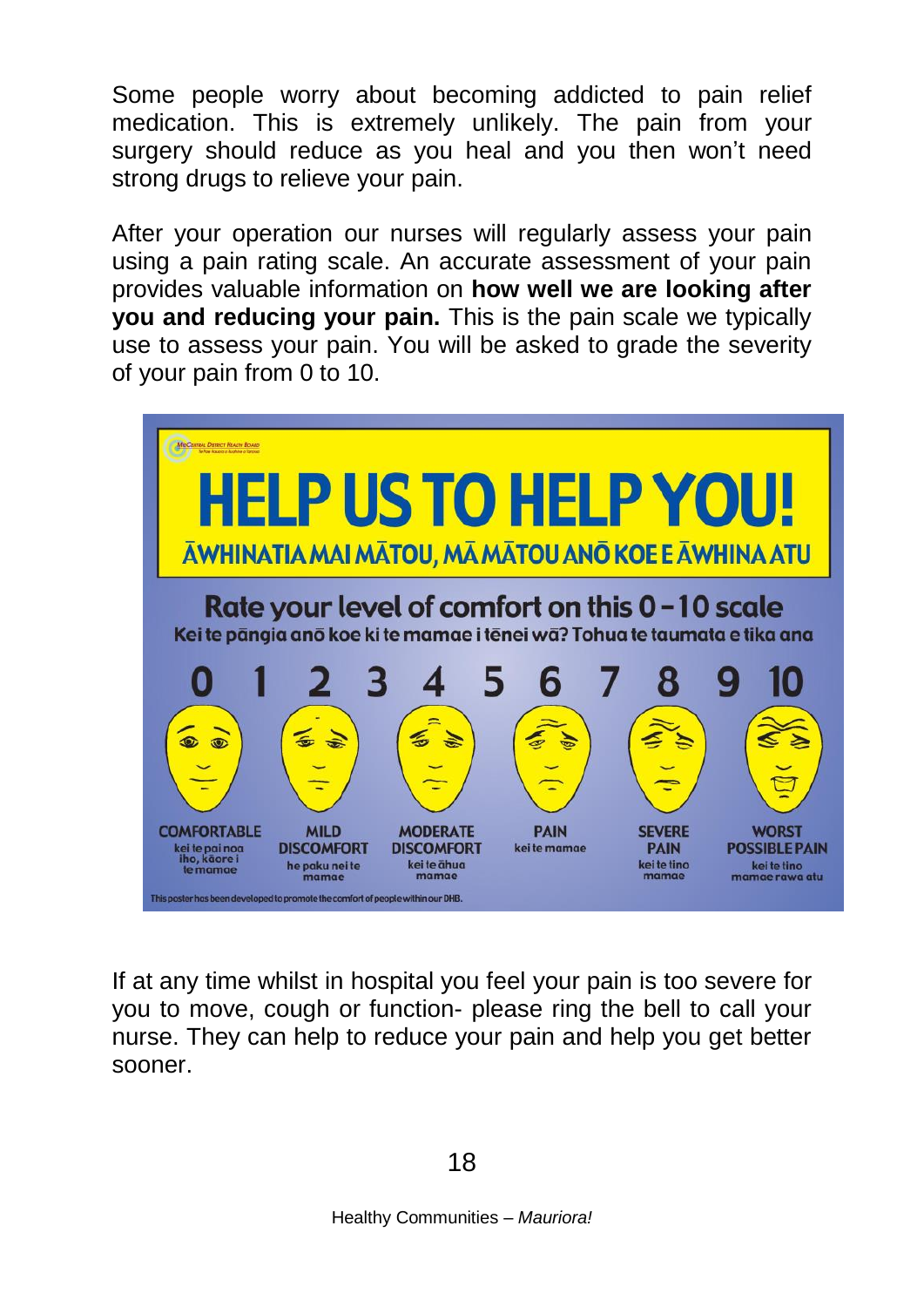### **After your Surgery / Procedure**

After your surgery / procedure you will be in the recovery area. When you are awake and comfortable the nurse will send you back to the Day Stay Unit or the Surgical / Orthopaedic / Children's Unit.

#### **Day Surgery**

You should be able to have a drink and a sandwich. A short while later, once you have recovered sufficiently, you will get dressed and be ready to go home.

**You** must be accompanied **home by a responsible adult who can remain with you overnight.**

**You must not drive yourself home if you have had a general/spinal anaesthetic and/or sedation.**

Please do not leave the Day Stay Unit until you have received advice from the nurse and had your plastic tube (cannula) removed. Any pain or nausea should be well controlled.

You should clearly understand what drugs to take for pain relief and who to call if you have a problem.

#### **Overnight Surgery**

In the Surgical / Orthopaedic / Children's Unit:

- $\triangleright$  Your pulse and blood pressure is taken often.
- You may have a small plastic tube (cannula) in your arm for fluids and antibiotics.
- $\triangleright$  To relieve pressure from your back or bottom you will need to lift or roll off them for a little while every 2-4 hours. Staff will help you do this.
- $\triangleright$  Ring the bell to call a nurse if you have any questions or are in pain.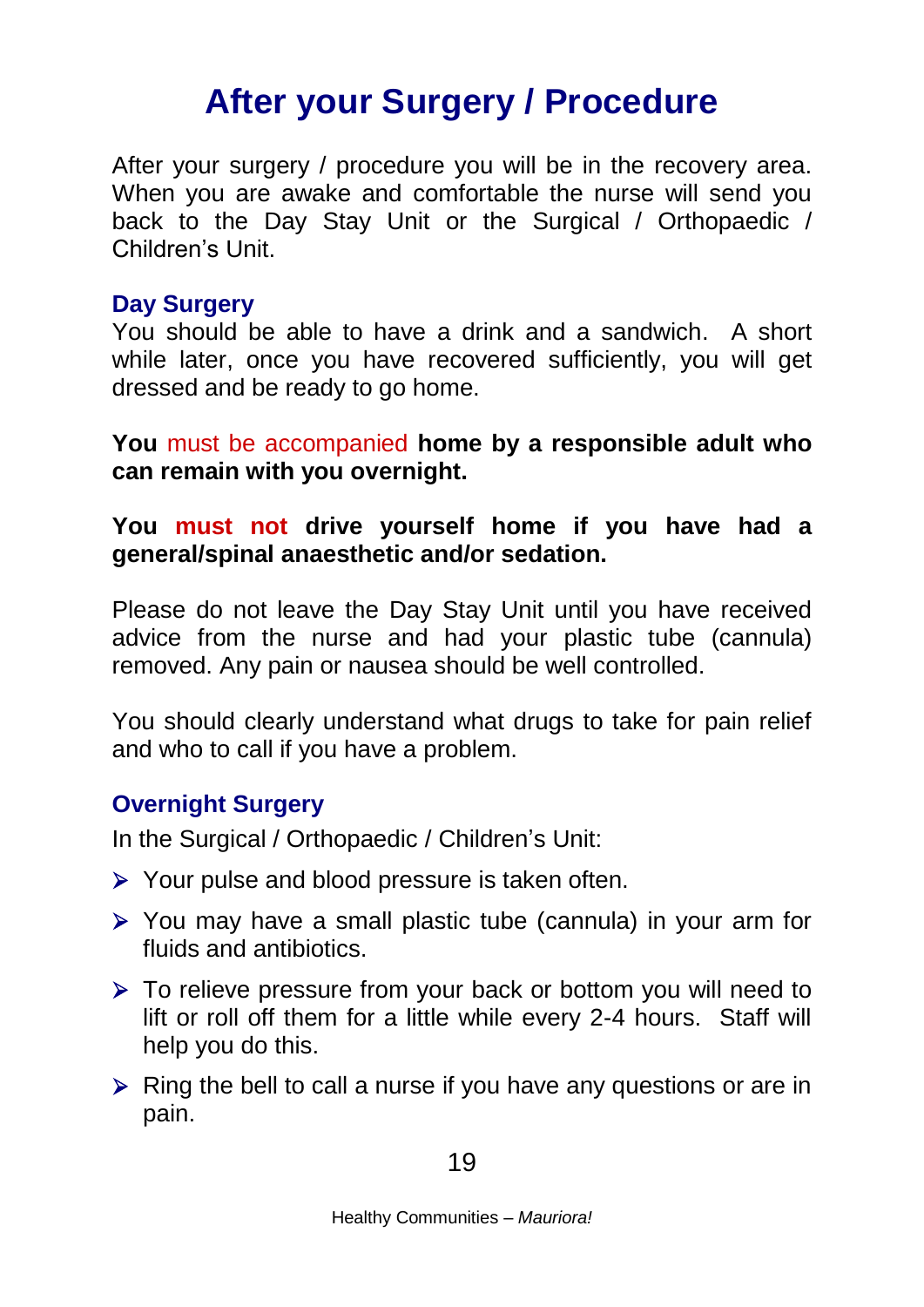### **On Discharge**

#### **Before leaving the Peri-operative, Surgical, Orthopaedic or Children's Unit, make sure you have:**

 $\overline{1}$ 







Your medications and/or prescriptions



A follow up appointment if needed. This may be sent out in the mail.



A responsible adult to accompany you home and someone who will stay with you for the first night following your surgery.

#### **If staying overnight, we appreciate it if you can arrange to leave the Unit no later than 11.00am on day of discharge.**

20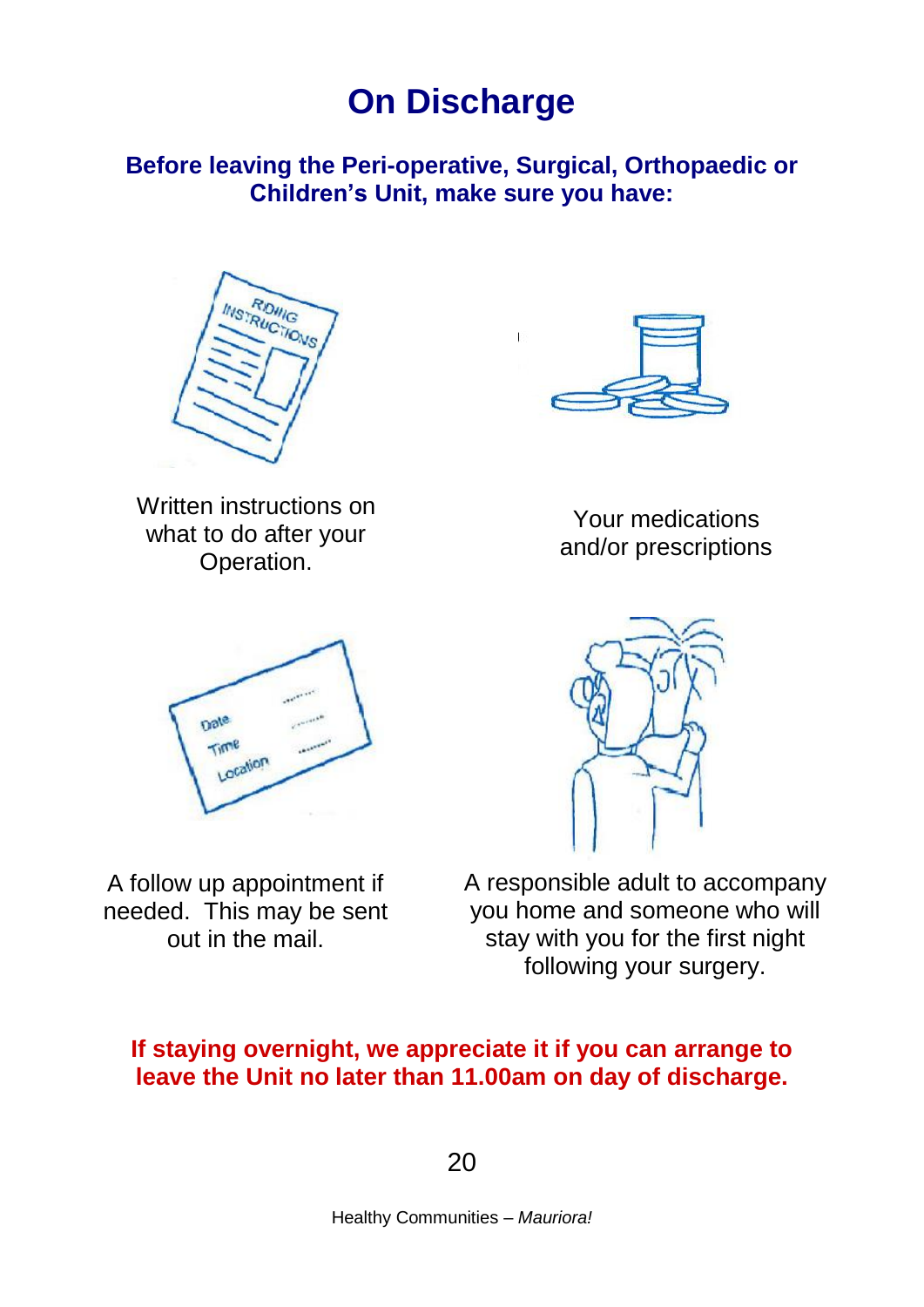### **On Discharge**

### **IMPORTANT PLEASE NOTE:**

**For the first 24 hours after your anaesthetic, you must NOT:**



Eat a heavy meal



Drink alcohol or take sleeping pills

MATIONAL POWER-GRID

 $\sum_{\text{0}}$ 



Drive a motor vehicle

Operate machinery

 $ca<sub>5</sub>$ e sum o

Make important decisions, sign legal documents or care for minors.

21

Healthy Communities – *Mauriora!*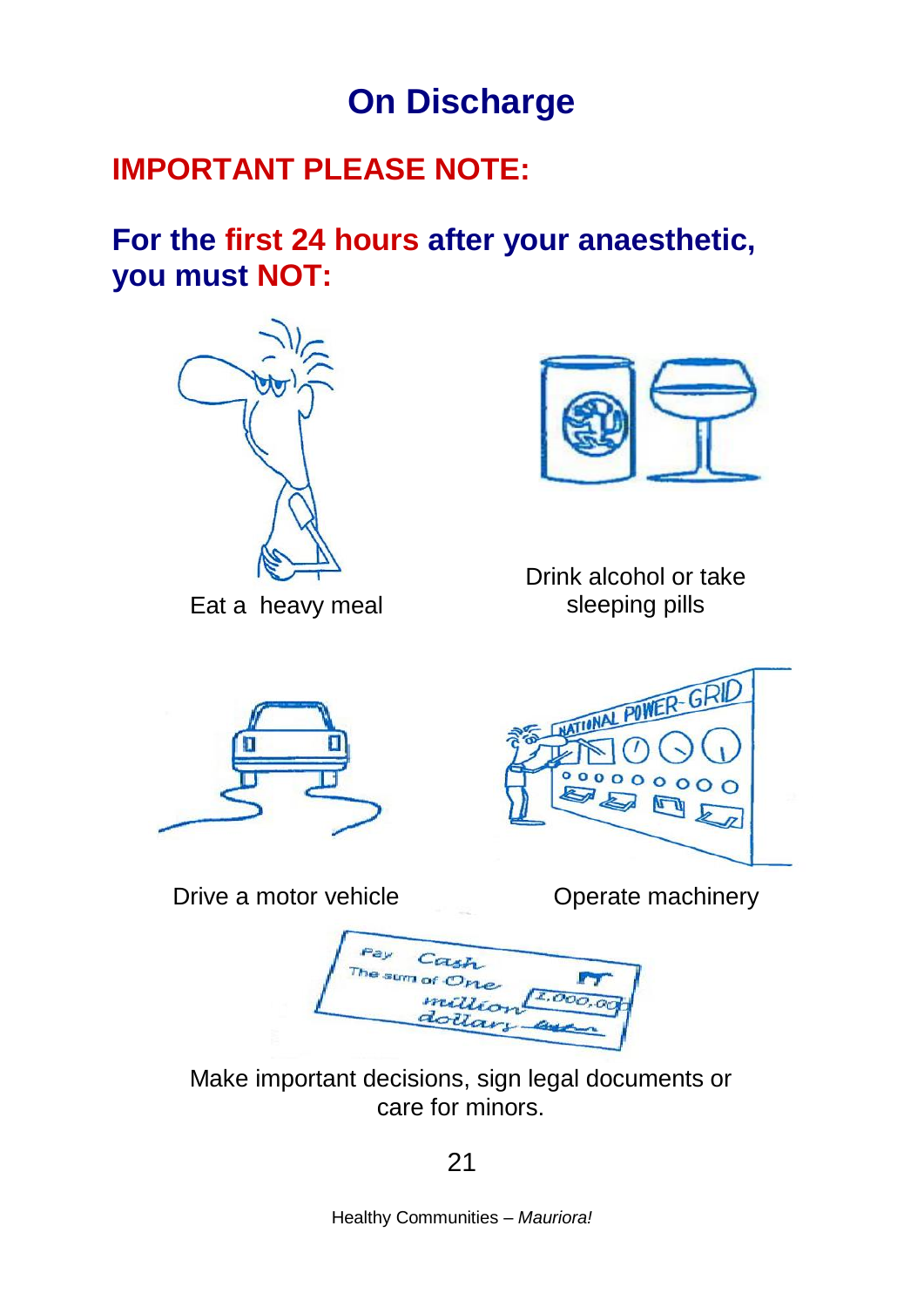### **Preventing infection after surgery**

#### **What is a surgical site infection?**

A surgical site infection (SSI) is the infection of the surgical wound when a patient has had surgery. Some SSIs only involve the skin but others are more serious and can involve the tissues under the skin, organs or implanted material such as joint replacements.

Most patient who have an operation do not develop an infection. If infections do develop however, they can make recovery from your operation more difficult because they cause additional illness and stress.

#### **What are the symptoms of an SSI?**

Some of the common symptoms of an SSI are:

- $\triangleright$  Redness and pain around the area where you had surgery
- $\triangleright$  Drainage of cloudy fluid from your surgical wound
- Fever (feeling hot and/or cold and unwell)

#### **Can SSIs be treated?**

Yes. Most SSIs can be treated with antibiotics. Sometimes patients with SSIs also need more surgery to treat the infection.

#### **What are hospitals doing to prevent SSIs?**

To prevent SSI's, doctors, nurses and other health care staff:

- $\triangleright$  Clean their hands and arms up to their elbows with an antiseptic just before the operation
- $\triangleright$  Wear hair covers, masks, gowns and gloves during the operation to keep the surgery area clean
- $\triangleright$  Remove your hair around the operation site using electric clippers – not a razor, which could irritate the skin and make it easier to develop an infection
- $\triangleright$  Give you antibiotics before your surgery starts
- $\triangleright$  Clean the skin at the operation site with an antiseptic that kills bacteria (germs)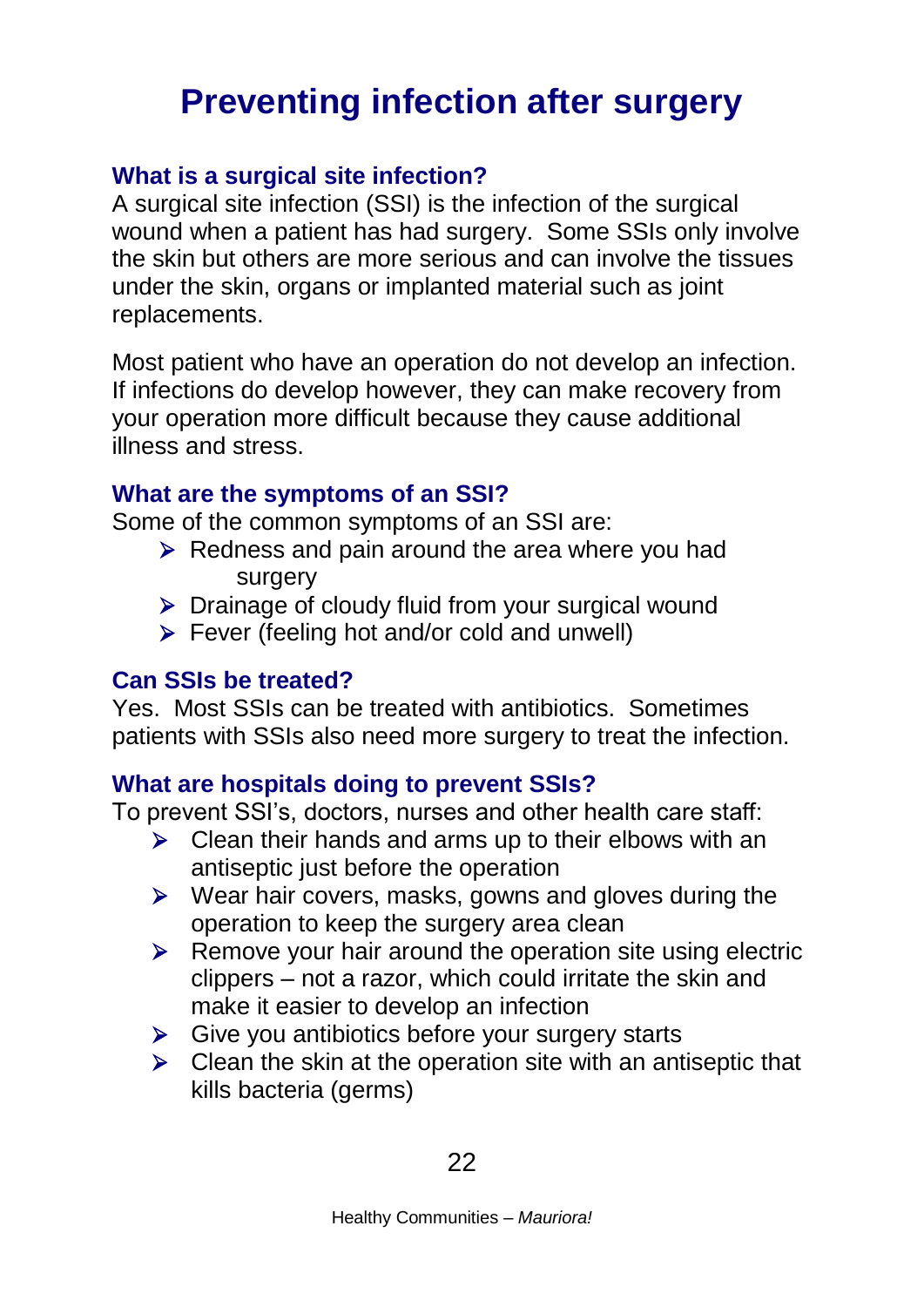### **What can you and your family/whanau do to help prevent SSIs?**

#### **Before your operation**:

- $\triangleright$  Tell your doctor about other health problems you might have, such as diabetes – these could affect your surgery and your treatment
- $\triangleright$  If you smoke, talk to your doctor or ask to be referred to your local smoking cessation programme for support to stop smoking before your surgery – patients who smoke get more infections
- $\triangleright$  Don't shave where you will have surgery

#### **At the time of your operation:**

- $\triangleright$  Speak up if someone tries to shave you with a razor before your surgery. Ask why you need to be shaved rather than clipped
- $\triangleright$  Ask if you will get antibiotics before surgery.

#### **After your operation:**

- $\triangleright$  Clean your hands with soap and water or an alcohol based hand rub before and after touching our wound
- $\triangleright$  If you're worried a doctor, nurse or other health care worker may have forgotten to clean their hands, its OK for you or your family/whanau to remind them.

#### **What do I and my family/whanau need to do before I go home from hospital?**

- $\triangleright$  Ask your doctor or nurse to explain everything you need to know about taking care of your wound.
- $\triangleright$  Before you go home, make sure you have the name and contact details of the health provider or hospital to call if you develop signs or symptoms of an infection.

Name of health care provider/hospital:………………………….

Contact number…………………………………………………… **Always clean your hands before and after caring for your wound**

23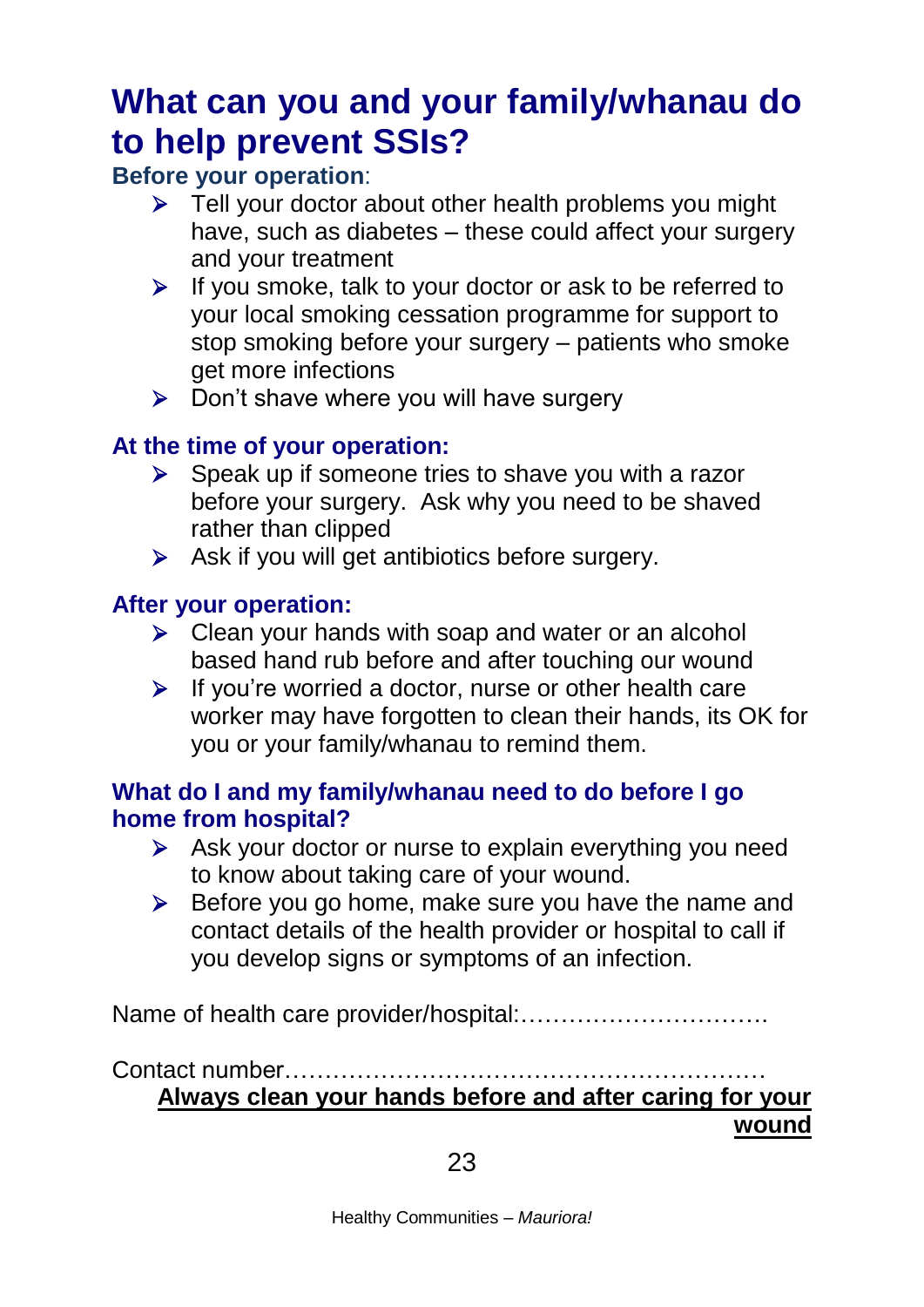# **Stay safe from infection**

Are you or a family or whanau member having surgery soon?

Most surgical wounds heal without problems, however a few surgery patients can develop an infection.

The link below is for a short video that explains what you and your family and whanau can do to prevent an infection developing in your wound when you have surgery.

www.hqsc.govt.nz/our-programmes/ infection-prevention-and-control/projects/stay-safe-from-infection





24

Healthy Communities – *Mauriora!*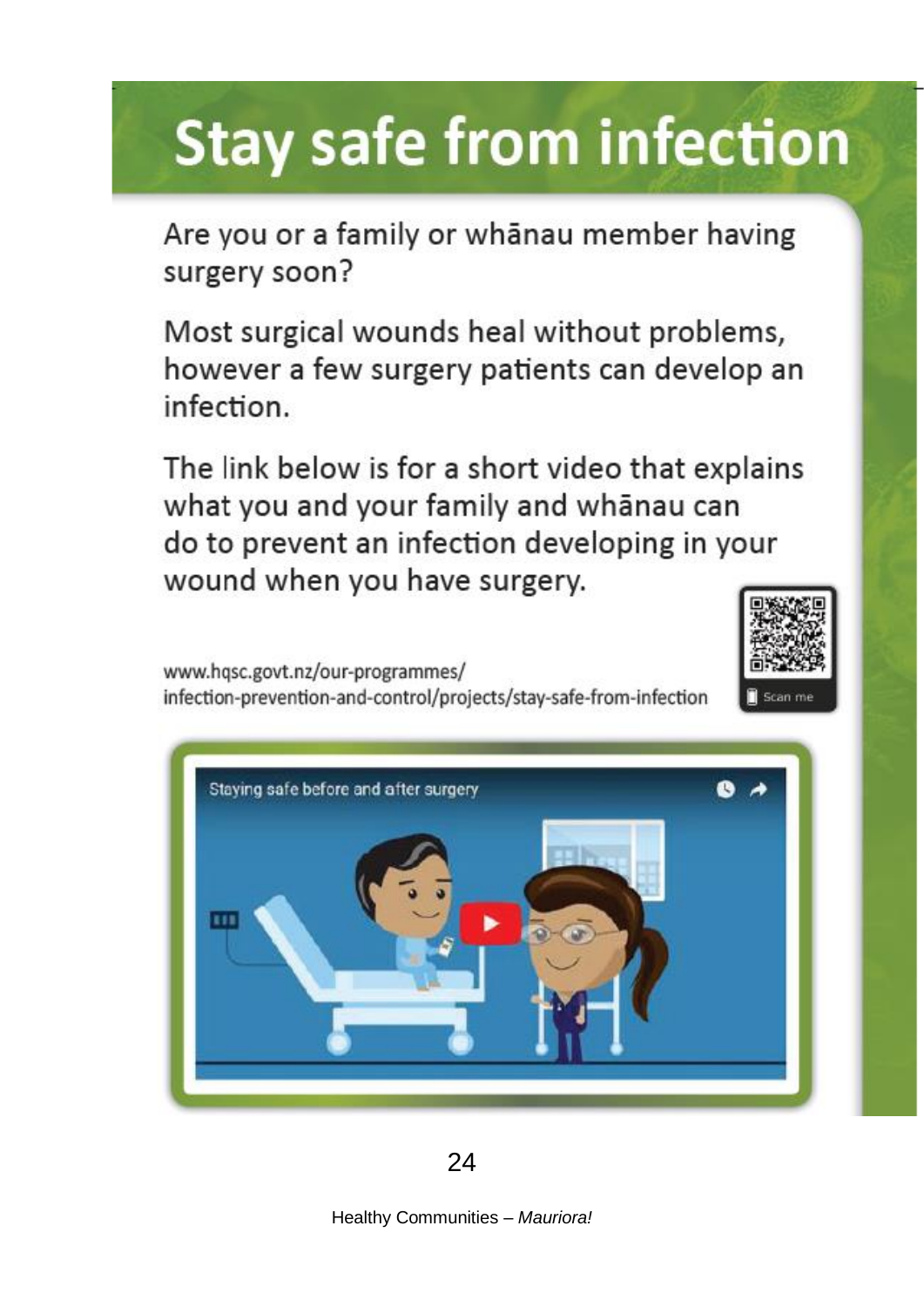### **Other Important Information**

- Our Maori Health Team, Hunga Manaaki, provides care and support for patients and their families. Please ask staff if you would like a member of the team to contact you.
- TV lounges are available in most units.
- Portable TVs and Radios are not allowed in some units and multi-bed rooms because of the noise and sensitive monitoring equipment. If you do wish to bring a TV, laptop or radio for entertainment headphones are recommended to reduce disturbance to other patients. We have no hospital wireless internet access.
- $\triangleright$  Smoking is not permitted anywhere on Lakes DHB site by anybody including staff, patients and visitors.
- $\triangleright$  In the pre-assessment clinic, we have pamphlets available for you outlining Your Rights and Responsibilities. Alternatively, they can be found on the lakes DHB website by searching for 'rights and responsibilities.'

### **Zero Tolerance**

- $\triangleright$  Lakes DHB has a zero tolerance to violence or verbal abuse.
- $\triangleright$  Violence, verbal or physical abuse directed at staff, patients, family / whanau WILL NOT be tolerated.
- $\triangleright$  Anyone displaying acts of verbal or physical violence will be removed from the hospital site.
- $\triangleright$  Police assistance will be sought when required.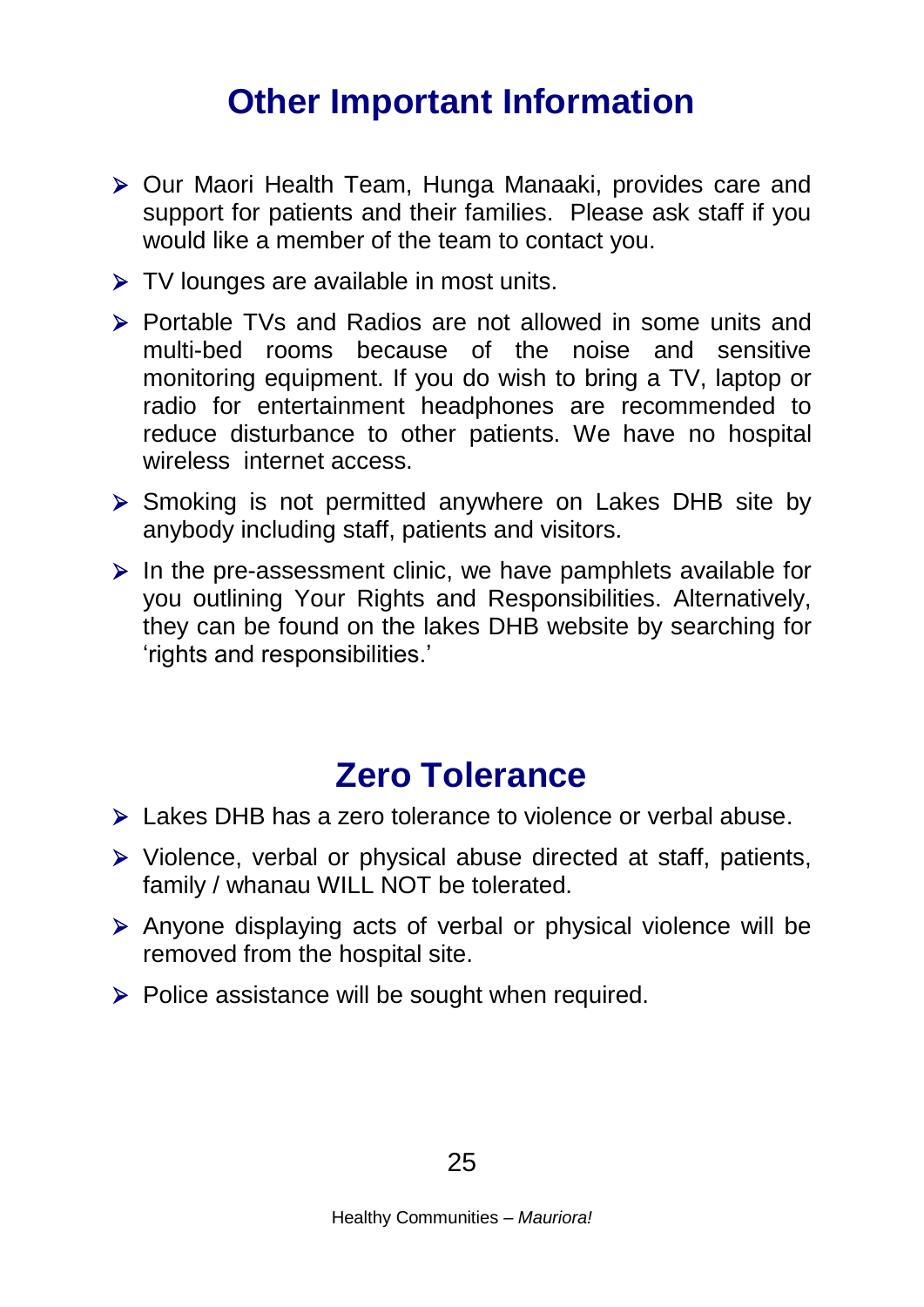### **Any Questions or Notes**

26

Healthy Communities – *Mauriora!*